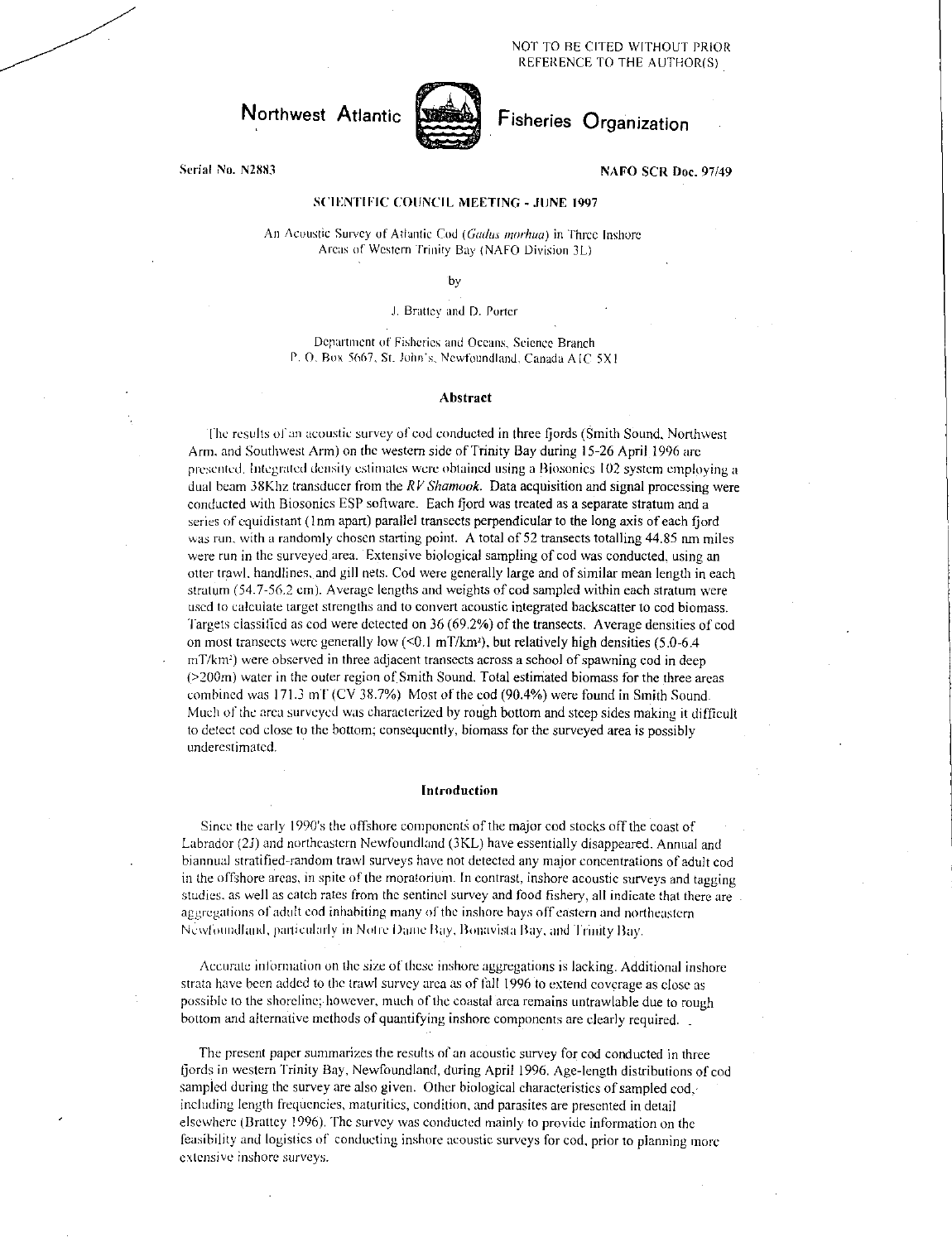#### Survey Area

The area surveyed encompassed three adjacent fjords 20-30 nautical miles (nm) long and 0.5- 2.0 nm wide in the Random Island area on the western side of Trinity Bay (Fig. I). Smith Sound and Southwest Arm have deep (>200 m) central channels that extend out into Trinity Bay, whereas Northwest Arm is shallower (approximately 160 m) and has a relatively shallow (70 m) sill near the entrance (Fig. 2).

2

## Hydroacoustic equipment

A Biosonics model 102 echosounder and a dual beam 38Khz transducer were used to conduct the survey. The transducer was mounted on a Biofin tow-body deployed with a deck-mounted crane and suspended approximately 5 m below the surface off the rear starboard quarter of the vessel. Data acquisition and signal processing including integration were conducted with Biosonics echo signal processing (ESP) software, version 3.2.

## Calibration

Prior to and during the trip a 38 mm tungsten-carbide standard target suspended 7.5 m below the transducer was used to calibrate and check the stability of the system. Measured TS (mean =- 42.22) was consistent with the expected value (42.1) and showed little variability, (variance 0.058; Fig. 3) at up to 4dB off axis. Measured standard TS values were also consistent with those obtained during previous calibrations.

Integrator calibration parameters were the same as those used during previous surveys and were provided by Biosonics (simultaneous  $20\log R(d) = -145.80$ , beam pattern factor 0.0009136). Sounder and calibration parameters used during the acoustic survey are summarized in Table I.

#### Survey Design

The survey design was based on that used for acoustic surveys of herring in the inshore of NAFO Divisions 3KL (Wheeler 1991). Each of the three areas surveyed is geographically discrete and was treated as a separate stratum. There is no historical time series of data on the distribution of cod in these areas to serve as a basis for partitioning effort among the strata, so each area was surveyed with the same sampling intensity. To assign transect positions, a perpendicular baseline was assigned to the head of each area as close to shore as the vessel could safely operate and the first mile was subdivided into a baseline plus ten parallel lines 0.1 nm apart: the position of the first transect was chosen randomly from these lines. Transect spacing was set at 1nm within each area and was based largely on loeistic constraints (size of area. time available. and vessel speed) and resulted in 14-22 transects per stratum (Fig. 4, Table 2). Transects were run at approximately four knots during daylight hours.

### Data collection and signal processing

During the survey a detailed log and a paper echogram were collected for each transect. The ping rate of the echosounder was set at one ping per second. At an average speed of approximately *4* knots this translates into a horizontal distance or "bin" of 10.2 m for each data report. On the vertical scale, data were collected from the surface to the bottom in 5 m primary "bins". Secondary bins for the bottom  $10 \text{ m}$  (bottom up) were set at 1 m. The acoustic data was edited to select for cod and to ensure that acoustic backscatter from the bottom was excluded. Due to the steep slopes in the surveyed area, it was necessary to set the bottom removal algorithm to exclude acoustic backscatter within 2 m of the detected bottom.

The average length of cod sampled within a stratum (Table 3) was converted to an average TS per fish using the following relationship derived specifically for cod by Rose and Porter (1996):

TS=20 log L - 65.5

where  $L = \text{cod}$  fork length in cm. The average TS's were similar within each stratum:  $-32.67$  in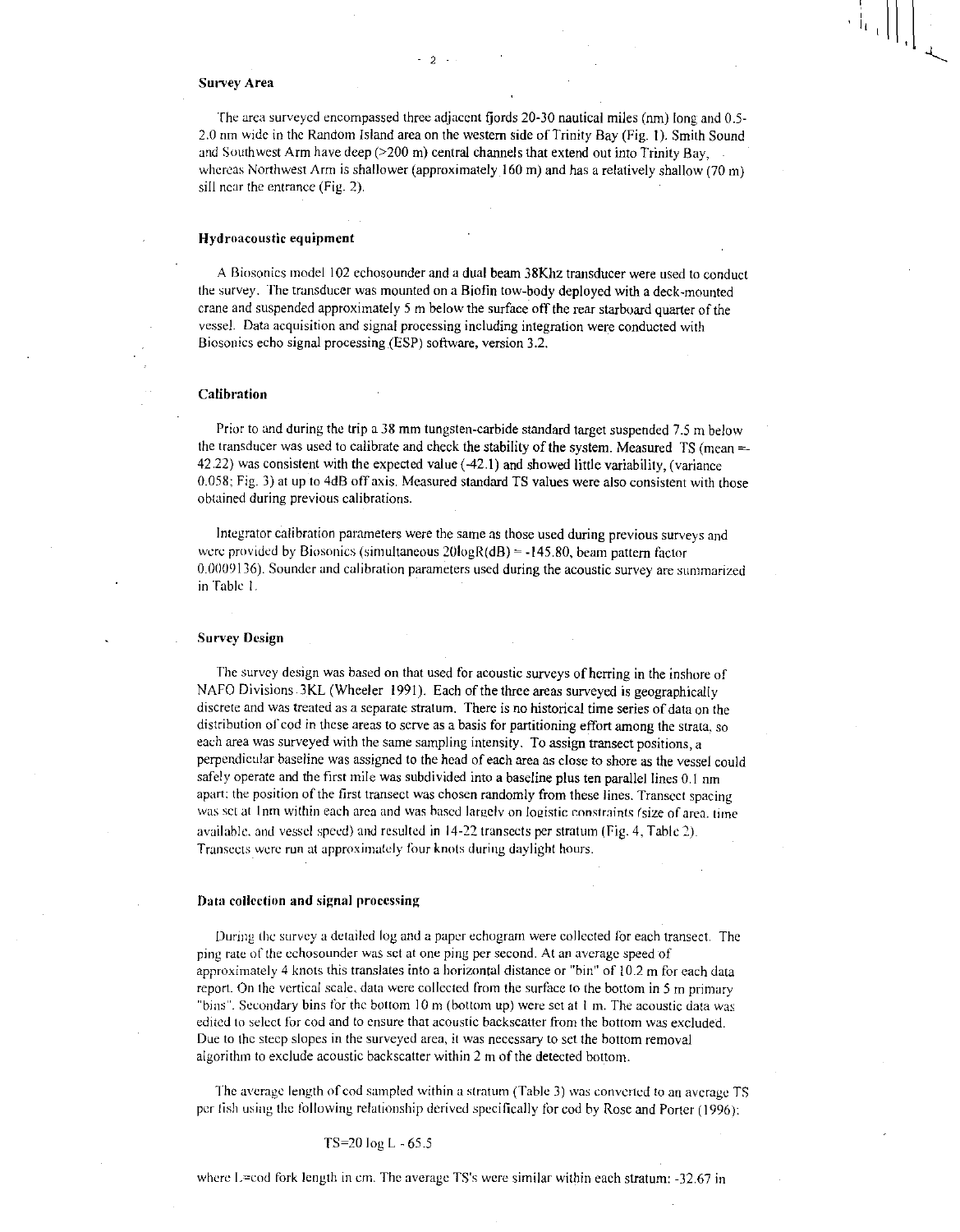Smith *Sound; -32.7* in Southwest Arm; -32.51 in Northwest Arm. Densities of cod in terms of numbers of individuals were obtained by dividing system voltages by the average TS; these were converted to weights (mT/km<sup>2</sup>) by multiplying by the average weight of cod sampled within a stratum (Table 3).

- 3

#### Acoustic survey results

Integrated density estimates were calculated for the 52 transects run within the survey area (Tables 4-6). The formulas used to compute mean densities, variances, and biomass estimates within each stratum and overall biomass are described in Wheeler (1991). Biomass per stratum was obtained by multiplying the average stratum density by the stratum area. Stratum variances given in Tables 4-6 indicate the extent to which individual transect densities vary around the overall stratum mean. Estimates of biomass (+variance, in metric tons) for each stratum were as follows:

| $\text{Cod}\xspace$ Biomass (mT) | Variance |
|----------------------------------|----------|
| 154.41                           | 4319.72  |
| 9.89                             | 24.15    |
| 6.96                             | 3.20     |
|                                  |          |

Targets classified as cod were detected on 36 (69.2%) of the transects. Average densities of cod 01) most transects were generally low (<0.1 inT/km<sup>2</sup> ), but *relatively high densities* (5.0-6.4  $mT/km^2$ ) were observed in three transects across deep ( $>200m$ ) water in the outer region of Smith Sound (Table 4). Cod in this area appeared to be spawning (Brattey 1996).

• Acoustic estimates of biomass per transect (extrapolated to 0.5am either side of the transect line) varied widely both among and within strata, with the highest estimates  $(22.1-65.7 \text{ mT})$  on transects in the outer portion of Smith Sound. Plots of acoustic estimates of biomass on individual transects suggested that cod were widely distributed in Smith Sound, restricted to the inner portion of Northwest Arm, and widely distributed in the central portion of Southwest Arm (Fig. 5) cod. Plots of cod distribution by depth from the acoustic data (Fig. 6) and from echograms (Figs. 7, 8, 9) indicated that cod were distributed over a wide range of depths in the survey area. However, depth distributions were not consistent among the three strata. In Smith Sound, highest densities were observed in deep water  $(>180<sub>m</sub>)$ , but low densities were also recorded at depths as shallow as 20 m (Fig. 6). In Northwest Arm, the acoustic data suggested that cod were mostly at intermediate depths (35-80 m), whereas in Southwest Arm they were mostly in deep water (>180 m, Fig. 6). The echograms revealed widely differing vertical distributions; cod in the deep central channel of Smith Sound often extended 60 ni up from the bottom (fig. 7); however, those on the slopes in Smith Sound (and Northwest Arm) showed a narrow vertical distribution and tended to remain close to the bottom (Figs. 8). Cod in the deep central channel of Southwest Arm extended 50 m up from the bottom (Fig. 9) but were much less densely aggregated than those in Smith Sound.

Three additional transects were also run outside the survey area, in the main part of Trinity Bay eastward from the entrance to Smith Sound. Although detailed results are not reported here, no significant aggregations of cod were detected in these transects.

#### Biological sampling

Samples of fish were collected with the Yankee 36 otter trawl equipped with a small-mesh liner in areas where trawling was feasible. Hand-lines equipped with feathered hooks and jiggers *were used in areas of rough or steep-sided bottom at depths* <100 m. Gill nets (5.25 in mesh) were deployed elsewhere. Most cod were sampled for fork length, weight, sex, maturity, and gill parasites: otoliths were also taken from 719 fish for age determination. Fishing set locations are indicated in Fig. 10. Sampling was conducted widely throughout each stratum and over a wide range of depths (25-290 m), but two areas (shoreward ends of Smith Sound and Southwest Arm) were not sampled due to time constraints.

Cod were widely distributed in the survey area; they were caught in all three strata and in 23 of the 26 fishing sets conducted (Table 7). Catch weights and numbers of cod varied widely among sets, with the largest catch (442 fish weighing 826.6 kg) taken in Smith Sound. The only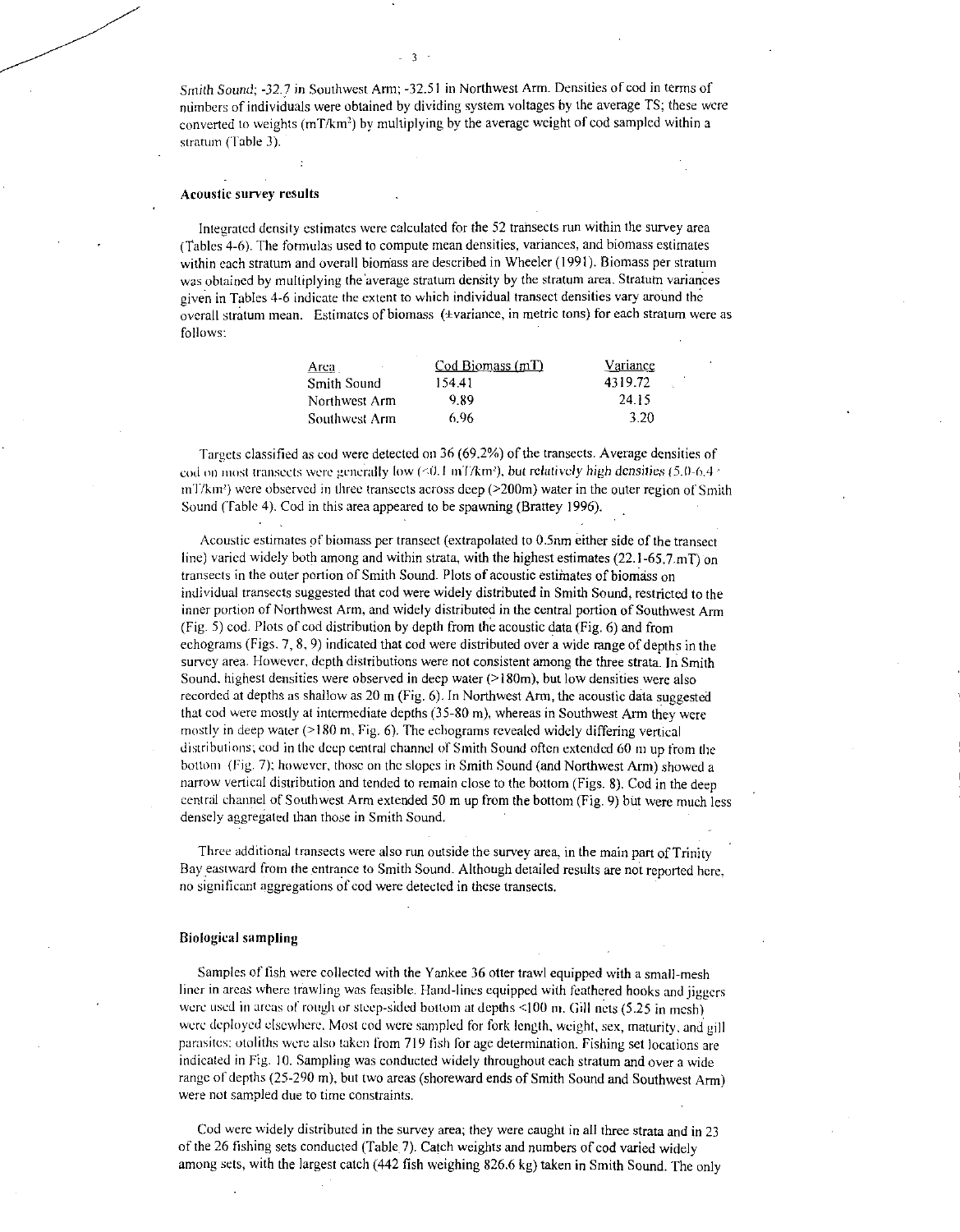other species caught in significant numbers was American plaice (Hippoplossoides platessoides); other species such as turbot (Reinhardtius hippoglossoides), witch (Glyptocephalus cynoglossus) and redfish (Sebastes sp.) were caught in small numbers.

 $-4$   $-$ 

Cod were generally large and mean lengths were similar among sets within each stratum (Table 3). The mean lengths for cod in each stratum, obtained by combining catches from all gears, varied by only a few cms and ranged from 54.7 cm in Southwest Arm ( $n=246$ ) to 56.2 cm in Northwest Arm (n=253). Average weights of cod within each stratum ranged from 1.66 kg in Smith Sound and Southwest Arm to 1.85 kg in Northwest Arm. '

An age-length key contructed using data from cod whose ages were known and applied to the length frequency of the total catch (Table 8) revealed a wide range of ages (2-25 yr) among cod in the survey area. However, the majority of cod sampled (76.2%) were 5-7 yrs old and 6 yr old fish (1990 year class) dominated the catch (Table 8).

Oceanographic data and further details of the biological characteristics of these cod, including maturities, condition, and parasite (Lernaeocera branchialis) infestation are summarized elsewhere (Morgan and Brattey 1996; Brattey 1996).

#### Discussion

The three areas covered during this survey are probably among the most difficult in which to conduct a hydroacoustic survey for demersal species such as cod. The fjords are extremely steep sided and contain areas of rough bottom making it difficult to detect fish that are within a few meters of the bottom. Consequently, we were forced to be conservative in our method of editing the acoustic data to ensure that backscatter from the bottom was not included in our estimates. However. this undoubtedly resulted in removal of some cod from our estimate.

Experience gained during this survey will he invaluable if future inshore acoustic surveys of cod are to be conducted. The ability to detect cod close to the bottom could probably be improved by collecting the acoustic data at a much higher level of resolution, both horizontally (higher ping rate) and vertically (smaller vertical "bins"). Better survey coverage (i. e. more transects miles per unit time) could also be achieved by using a larger and more stable tow-body that would enable the vessel to operate at faster speeds. The tow body we used became unstable at speeds greater than five knots, particularly in bad weather; consequently, our survey speed was restricted to four knots which limited the total number of transect miles that could be covered.

The use of two vessels, one for biological sampling and one for acoustic work, rather than only one as was available here would greatly extend the area that could be covered in two weeks and would be essential to cover larger inshore areas in a reasonable period of time. The use of two vessels has other advantages in that fishing can be conducted immediately after a transeci has been run giving more accurate and timely information on the size distribution of fish in local areas. In our survey, fishing was usually conducted the day after transects were run or even later, which introduces the possibility of changes in the size composition between fishing and acoustics. However, for this survey this did not appear to be a problem as the size of the fish was remarkably similar throughout the surveyed area.

Our results suggest that the transect spacing of one nm was reasonable for surveying the area given that the aggregations of cod we detected tended to extend over at least a few miles, resulting in several transects per aggregation. Our results in conjunction with previous acoustic work in this arca (Rose 1996) suggests that cod consistently spawn in the outer area of Smith Sound during April and it may be appropriate to designate this area as a separate stratum and assign a higher level of sampling intensity to this area, or to reduce the sampling other areas.

#### Acknowledgements

We thank C. George and the crew of the Shamook. John Wheeler, D. Miller, G. Rose and the staff of the Hydroacoustics Section at NAFC kindly provided assistance with various aspects of the acoustics.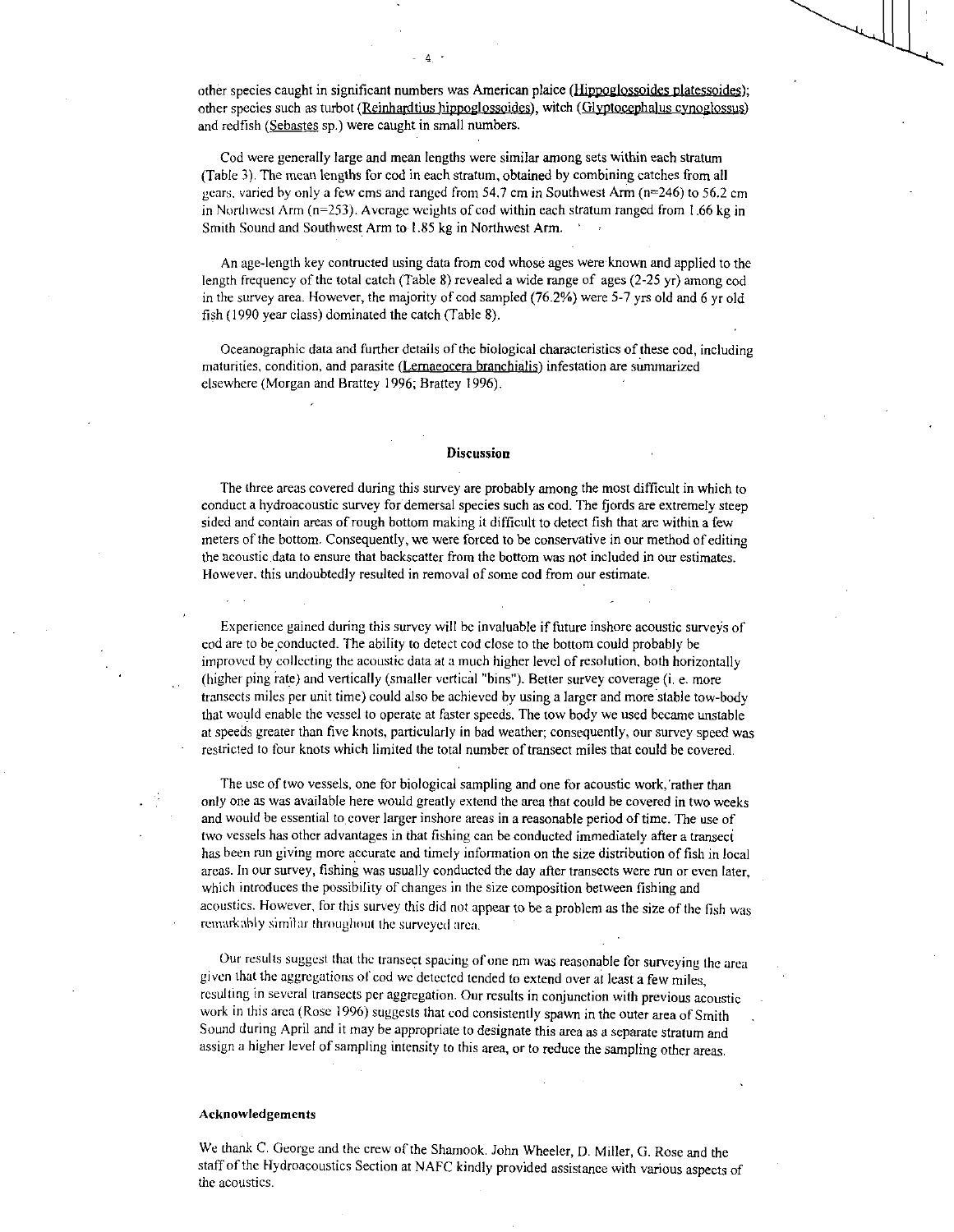### References

5 -

Wheeler, J. (1990). Newfoundland East coast herring - 1990 acoustic survey results. CAFSAC Res. Doc. 91/1.  $\mathbb{R}^2$ 

Brattey, J. 1996. Biological characteristics of Atlantic cod, (Gadus morhua) from three inshore areas of Trinity Bay, Newfoundland. DFO Atl. Fish: Res. Doc. 96/50.

"Morgan. M. J. and J. Brattey. 1996. Maturity of female cod in 213KL. DFO.Atl. Fish. Res. Doc. 96/64.

Rose, G. A. 1996. Cross shelf distributions of cod in NAFO Divisions 2J3KL in May and June: some preliminary findings of a longer term study. NAFO SCR Doc. 96/57.

Rose, G. A. and D. Porter. 1996. Target-strength studies on Atlantic cod (Gadus morhua) in Newfoundland waters. ICES J. Mar. Sci. 53: 259-265.

Table 1. Summary of Biosonics 102 sounder and calibration parameters used during

the acoustic survey.

| Value                 | Sounder Parameters |
|-----------------------|--------------------|
| F2/X2                 | Mode               |
| t,<br>0.00            | Transmitter        |
| 0.4ms                 | <b>Pulse Width</b> |
| Blank at Range        | Control            |
| 500 M                 | Range              |
| internal              | Trigger            |
| 1 sec.                | Trigger Interval   |
| Off                   | Calibrator         |
| $-6$ db               | Receiver Gain(X2)  |
| 5 khz                 | Bandwidth          |
| 40LogR                | Toggle Switch      |
| Salt Water            | Toggle Switch      |
| 40log(R(N))           | Channel 1          |
| 40LogR(W)             | Channel 2          |
| 20LogR (Simultaneous) | Channel 3          |

|  | <b>Calibration Tone Values</b> |             |
|--|--------------------------------|-------------|
|  | Channel 1 @ 10 Khz             | 5.75(Vrms)  |
|  | Channel 2 @ 10 Khz             | .5.47(Vrms) |
|  | Calibrator                     | $-40$ db CW |
|  | Separation                     | 1 MI        |
|  | Control                        | Normall     |

| Calibration Parameters (38khz dual beam) |           |
|------------------------------------------|-----------|
|                                          |           |
| Source Level(db)                         | 223.501   |
| Receiver Sensitivity (narrow beam) db    | $-187.00$ |
| Receiver Sensitivity (wide beam) db      | $-186.50$ |
| Wide Beam Roll Off                       | 1.30      |
| Simultaneous 20logR(db)                  | $-145.80$ |
| Beam Pattern Factor                      | 0.0009136 |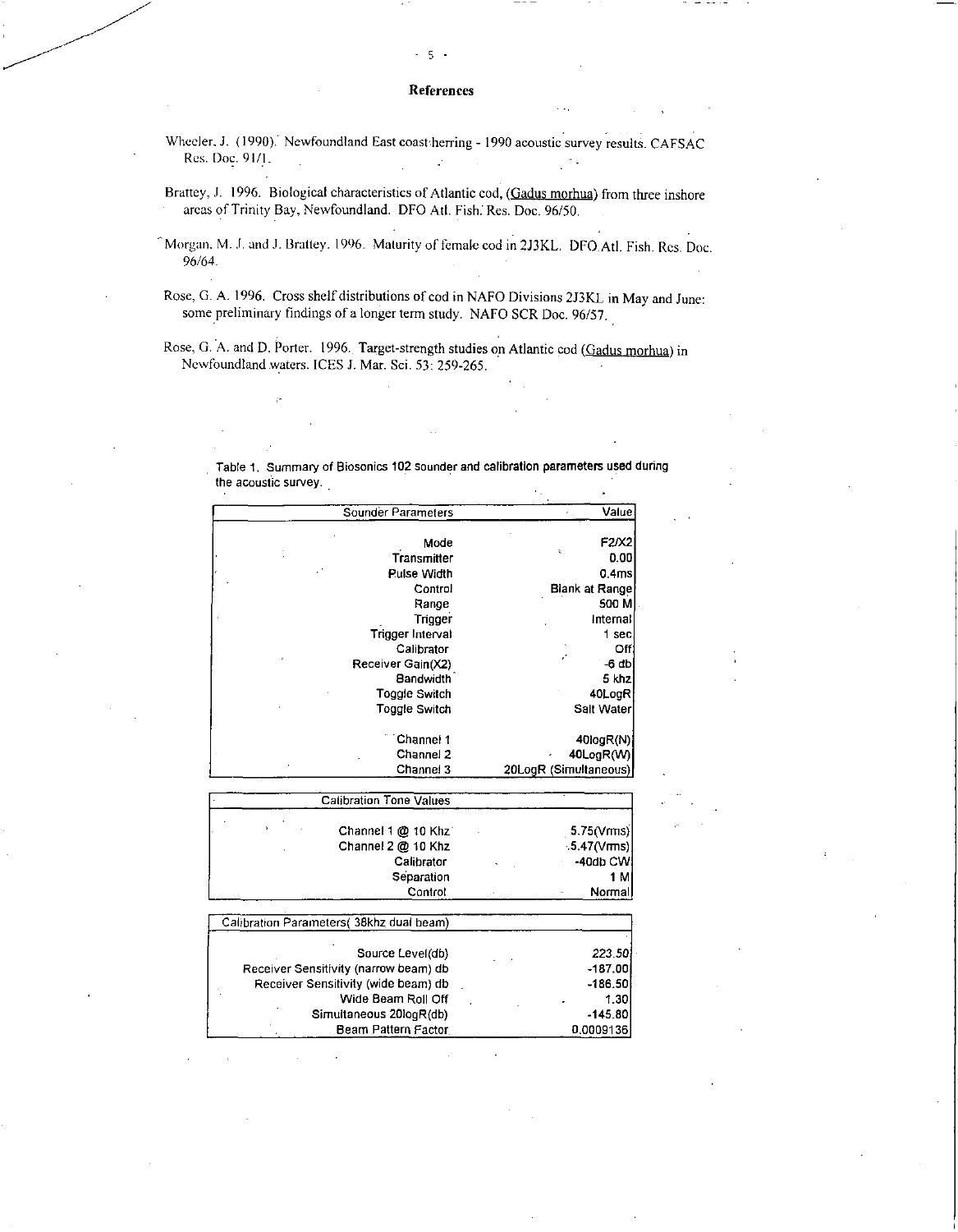| Stratum       | Transect        | Start   | Start                | End     | End                | Speed   | Duration | Distance                     |
|---------------|-----------------|---------|----------------------|---------|--------------------|---------|----------|------------------------------|
|               | number          |         | Latitude   Longitude |         | Latitude Longitude | (knots) | (min)    | (nm)                         |
| Smith Sound   | <b>SS1</b>      | 4812.66 | 5354.20              | 4812.91 | 5354.01            | 3.24    | $-5.00$  | 0.27                         |
|               | SS <sub>2</sub> | 4812.30 | 5352.89              | 4811.79 | 5353.15            | 4,63    | 7.00     | 0.54<br>$\ddot{\phantom{a}}$ |
|               | SS3             | 4811.46 | 5351.90              | 4610.61 | 5352.30            | 4.91    | 11.00    | 0.90                         |
|               | SS4             | 4810.09 | 5351.28              | 4810.12 | 5351.21            | 3.85    | 19.00    | 1,22                         |
|               | SS5             | 4810.33 | 5349.34              | 4811.75 | 5348.32            | 4.10    | 23.00    | 1.57                         |
|               | SS6<br>ţ        | 4811.60 | 5346.80              | 4810.74 | 5347.40            | 4.75    | 12.00    | 0.95                         |
|               | SS7             | 4810.69 | 5345.79              | 4811.43 | 5345.32            | 4.36    | 11.00    | 0.60                         |
|               | SS <sub>B</sub> | 4810.83 | 5344.12              | 4809.50 | 5344.80            | 4.42    | 19.00    | 1.40                         |
| ţ             | <b>SS9</b>      | 4808.90 | 5343.60              | 4810.00 | 5343.00            | 4.13    | 17.00    | 1.17                         |
|               | <b>SS10</b>     | 4809.89 | 5341.40              | 4809.04 | 5342.00            | 4,48    | 13.00    | 0.97                         |
|               | <b>SS11</b>     | 4809.60 | 5339.60              | 4810.30 | 5340.50            | 4.75    | 12.00    | 0.95                         |
|               | SS12            | 4810.46 | 5338 88              | 4809.99 | 5338.39            | 3.87    | 900      | 0.58                         |
|               | SS13            | 481049  | 5337.07              | 4811.00 | 533780             | 4.26    | 10.00    | 0.71                         |
|               | <b>SS14</b>     | 4611.52 | 5336 42              | 4811.09 | 5336.04            | 250     | 12.00    | 0.50                         |
|               | SS15            | 4011.57 | 5335.55              | 4812.05 | 5335.09            | 4.00    | 9.00     | 0.60                         |
|               | SS16            | 4612.79 | 5333.97              | 4812.34 | 5333.30            | 3.72    | 10.00    | 0.62                         |
|               | SS17a           | 4811.94 | 5331.18              | 4812.50 | 5335.09            | 4.47    | 11.00    | C.82                         |
|               | SS17b           | 4812.70 | 5332.06              | 4813.62 | 5333.11            | 4.89    | 14.00    | 1.14                         |
|               | SS18            | 4813.99 | 5331.61              | 4613.25 | 5330.67            | 3.92    | 15.00    | 0.98                         |
|               | <b>SS19</b>     | 4813.87 | 5329 63              | 481471  | 5330.46            | 4.04    | 15.00    | 1.01                         |
|               | <b>SS20</b>     | 4814.39 | 5328.16              | 4815.21 | 532908             | 412     | 15.00    | 1.03                         |
|               | SS21            | 4815.64 | 5338.12              | 4614.62 | 5326 80            | 3.52    | 23.00    | 1.35                         |
| Northwest Arm | NVVO            | 4810.87 | 5357.28              | 4810.20 | 5356.70            | 4.10    | 6.00     | 0.41                         |
|               | NV/1            | 4609.12 | 5356.68              | 4809.41 | 5355.58            | 4.53    | 11.00    | 0.83                         |
|               | NW <sub>2</sub> | 4808.63 | 5354.93              | 4608.24 | 5356.38            | 3.90    | 16.00    | 1.04                         |
|               | NW3             | 4807.31 | 5355.57              | 4807.59 | 5354.47            | 4.53    | 11.00    | 0.83                         |
|               | NV/4            | 4806.17 | 5355.73              | 4806.60 | 5354.21            | 3.51    | 1700     | 108                          |
|               | NW <sub>5</sub> | 4805.11 | 5355.89              | 4806.86 | 5353 18            | 6.53    | 18.00    | 1.96                         |
|               | NW6             | 4804.57 | 5351.61              | 4805 29 | 5351 65            | 3.42    | 10.00    | 0.57                         |
|               | NW7.            | 4805.23 | 5350.24              | 4804.63 | 5350.17            | 4.07    | 9.00     | 0.61                         |
|               | NW8             | 4804.86 | 5348.71              | 4805.49 | 5348.68            | 3,78    | 10.00    | 0.63                         |
|               | NV/9            | 4604.89 | 5347.23              | 4805.58 | 5347.15            | 4.60    | 9.00     | 0.69                         |
|               | NW10            | 4805.26 | 5345.66              | 4804.69 | 5345.68            | 4.37    | 9.00     | 0.73                         |
|               | NW11            | 4804.85 | 5344.24              | 4805.99 | 5344.14            | 4.02    | 17.00    | 1.14                         |
|               | NW12            | 4805.29 | 5342.77              | 4805.70 | 5342.74            | 3.42    | 7.00     | 0.40                         |
|               | NW13            | 4804.61 | 5341.11              | 4805.57 | 5341 23            | 4.38    | 13.00    | 0.95                         |
|               | <b>NW14</b>     | 4803.25 | 5339.76              | 4804.62 | 5339.53            | 3.74    | 22.00    | 1.37                         |
|               | NW15            | 4804.53 | 5338.15              | 4803.62 | 5338.11            | 3.92    | 13.00    | 0.85                         |
|               |                 |         |                      |         |                    |         |          |                              |

 $\frac{1}{6}$  6

 $\sim$ 

|  |  |  | Table 2.  Transect details (see Fig 4, for transect positions). |
|--|--|--|-----------------------------------------------------------------|
|  |  |  |                                                                 |

|               |                  |           |           |           |           |         |                 | $- - - - - - -$ |
|---------------|------------------|-----------|-----------|-----------|-----------|---------|-----------------|-----------------|
| Stratum       | Transect         | Start     | Start     | End       | End       | Speed   | <b>Duration</b> | <b>Distance</b> |
|               | number           | Latitudel | Longitude | Latitude. | Longitude | (knots) | (min)           | (nm)            |
| Southwest Arm | SV/O             | 4801.10   | 5356.20   | 4601.58   | 5356.11   | 2.82    | 10.00           | 0.47            |
|               | SV <sub>v1</sub> | 4801.43   | 5354.60   | 4800.77   | 5354.79   | 4.40    | 9.00            | 0.56            |
|               | SW <sub>2</sub>  | 4800.65   | 5353.25   | 4801.27   | 5353.91   | 3.78    | 10.00           | 0.63            |
|               | SW3              | 4801.10   | 5351.61   | 4800.47   | 5351.77   | 4.20    | 9.00            | 0.63            |
|               | SW <sub>4</sub>  | 4800.24   | 5350.29   | 4800.97   | 5350.21   | 4.04    | 11.00           | 0.74            |
|               | SW <sub>5</sub>  | 4800.84   | 5348.68   | 4800.00   | 5348.86   | 3.97    | 13.00<br>$\sim$ | 0.86            |
|               | SW <sub>6</sub>  | 4800.58   | 5346.55   | 4801.42   | 5347.20   | 4.52    | 13.00           | 0.98            |
|               | SW7              | 4801.47   | 5345.68   | 4800.86   | 5345.47   | 4.07    | 9.00            | 0.61            |
|               | SW <sub>8</sub>  | 4801.14   | 5343.70   | 4802.50   | 5344.29   | 3.96    | 15.00           | 0.99            |
|               | <b>SW9</b>       | 4802.45   | 5342.97   | 4801.41   | 5342.51   | 4.05    | 16.00           | 1.08            |
|               | <b>SW10</b>      | 4801.85   | 5340.87   | 4803.00   | 5341.81   | 3.77    | 21.00           | 1.32            |
|               | <b>SW11</b>      | 4803.22   | 5340.14   | 4802.47   | 5339.85   | 4.09    | 11.00           | 0.75            |
|               | SM12             | 4803.51   | 5338.68   | 4803.58   | 5338.45   | 3.83    | 8.00            | 0.51            |
|               | SW13             | 4803.88   | 5337.42   | 4803.42   | 5337.88   | 3.00    | $9.00 -$        | 0.451           |

 $\sim 10^{-1}$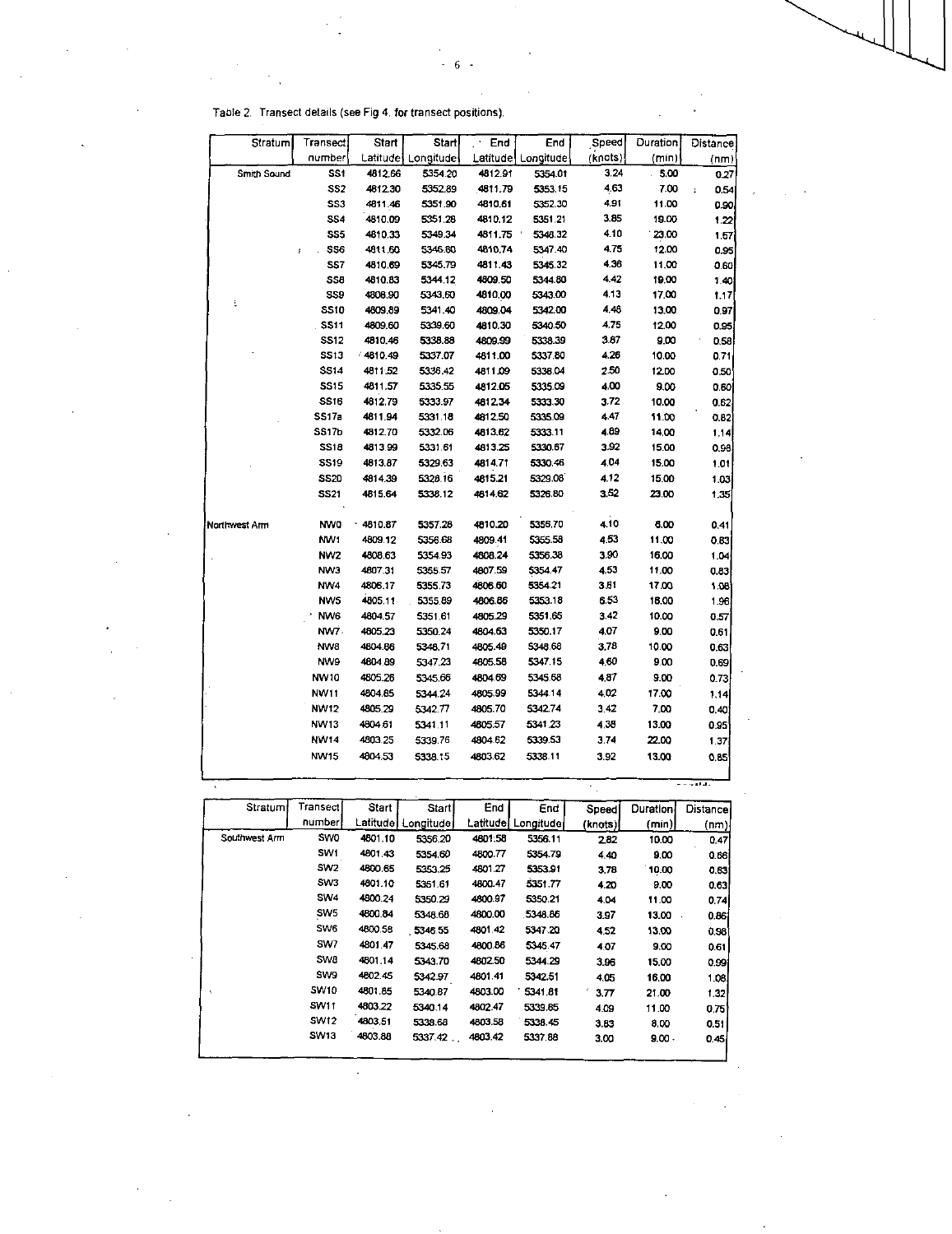|               |        |                         |                      |         |                         | Catch  |             |                          |
|---------------|--------|-------------------------|----------------------|---------|-------------------------|--------|-------------|--------------------------|
| Area          | Date   | <b>Set</b>              | Gear                 |         | No.                     | weight | ∶Mean       |                          |
|               |        |                         |                      |         | cod                     | (kg)   | Length (cm) | Weight (kg)              |
| Smith Sound   | 960416 | 1                       | Jigger               |         | 54                      | 54.6   | 48.5        | 1.01<br>$\ddot{\bullet}$ |
|               | 960416 | $\overline{\mathbf{c}}$ | Trawl                |         | 7                       | 158    | 61.3        | 2.26                     |
|               | 960417 | 3                       | Trawl                |         | 3                       | 2.3    | 47.3        | 0.77                     |
|               | 960417 | 4                       | Trawi                |         | 442                     | 826.6  | 58.6        | 1.87                     |
|               | 960418 | 5                       | Trawl                |         | 131                     | 206.4  | 56.6        | 1,58                     |
|               | 960418 | 6                       | Trawl                |         | 0                       | 0      |             |                          |
|               | 960418 | 7                       | Trawl                |         | 293                     | 483.8  | 55.3        | 1.65                     |
|               | 960420 | 8                       | <b>Jigger</b>        |         | 113                     | 140.3  | 51.8        | 1.24                     |
|               |        |                         |                      | Total   | 1043                    | 1729.8 | 55.1        | 1.66                     |
|               |        |                         |                      |         |                         |        |             |                          |
| Northwest Arm | 960420 | $\mathbf{9}$            | <b>Jigger</b>        |         | 4                       | 6.8    | 51.8        | 1.70                     |
|               | 960421 | 10                      | <b>Jigger</b>        |         | 70                      | 153.0  | 59.3        | 2.19                     |
|               | 960421 | 11                      | Gill net             |         | 4                       | 9.1    | 61.5        | 2.28                     |
|               | 960421 | 12                      | Gill net             |         | 1                       | 2.4    | 67.0        | 2,40                     |
|               | 960421 | 13                      | Gill net             |         | 3                       | 10.6   | 69.7        | 3.53                     |
|               | 960421 | 14                      | Trawl                |         | 9                       | 6.5    | 35.4        | 0.72                     |
|               | 960421 | 15                      | Jigger               |         | $\overline{\mathbf{2}}$ | 4.2    | 61.0        | 2.10                     |
|               | 960421 | 16 <sup>2</sup>         | Jigger               |         | 128                     | 228.5  | 56.4        | 1,79                     |
|               | 960422 | 17                      | Gill net             |         | 1                       | 2.5    | 66.0        | 2.50                     |
|               | 960422 | 18                      | Gill net             |         | 2                       | 5.5    | 67.0        | 2.75                     |
|               | 960425 | 26                      | Jigger               |         | 29                      | 38.4   | 51.1        | 1.32                     |
|               |        |                         |                      | . Total | $\overline{253}$        | 467.5  | 56.2        | 1.85<br>¥                |
|               |        |                         |                      |         |                         |        |             |                          |
| Southwest Arm | 960423 | 19                      | Trawl                |         | 69                      | 111.0  | 54.4        | 161                      |
|               | 960423 | 20                      | Trawl                |         | 78                      | 133.4  | 55.0        | 1.71                     |
|               | 960423 | 21                      | Trawl                |         | 0                       |        |             |                          |
|               | 960423 | $22^{\circ}$            | Trawl                |         | 0                       |        |             |                          |
|               | 960424 | 23                      | Trawl                |         | 16                      | 26.9   | 55.2        | 168                      |
|               | 960424 | 24                      | Trawl                |         | 23                      | 34.5   | 58.1        | 1.50                     |
|               | 960424 | 25                      | Trawl                |         | 60                      | 103.7  | 55.2        | 1.73                     |
|               |        |                         |                      | Total   | 246                     | 409.5  | 54:7        | 1.66                     |
|               |        |                         | <b>Overall Total</b> |         | 1542                    | 2606.8 | 55.3        | 1.69                     |

Table 3. Mean lengths and weights of cod sampled during Shamook trip 251 and used to convert  $\mathop{\mathrm{cou}}\nolimits$ stic integrated backscatter to  $\mathop{\mathrm{cod}}\nolimits$  density and biomass.

-----

 $-7 -$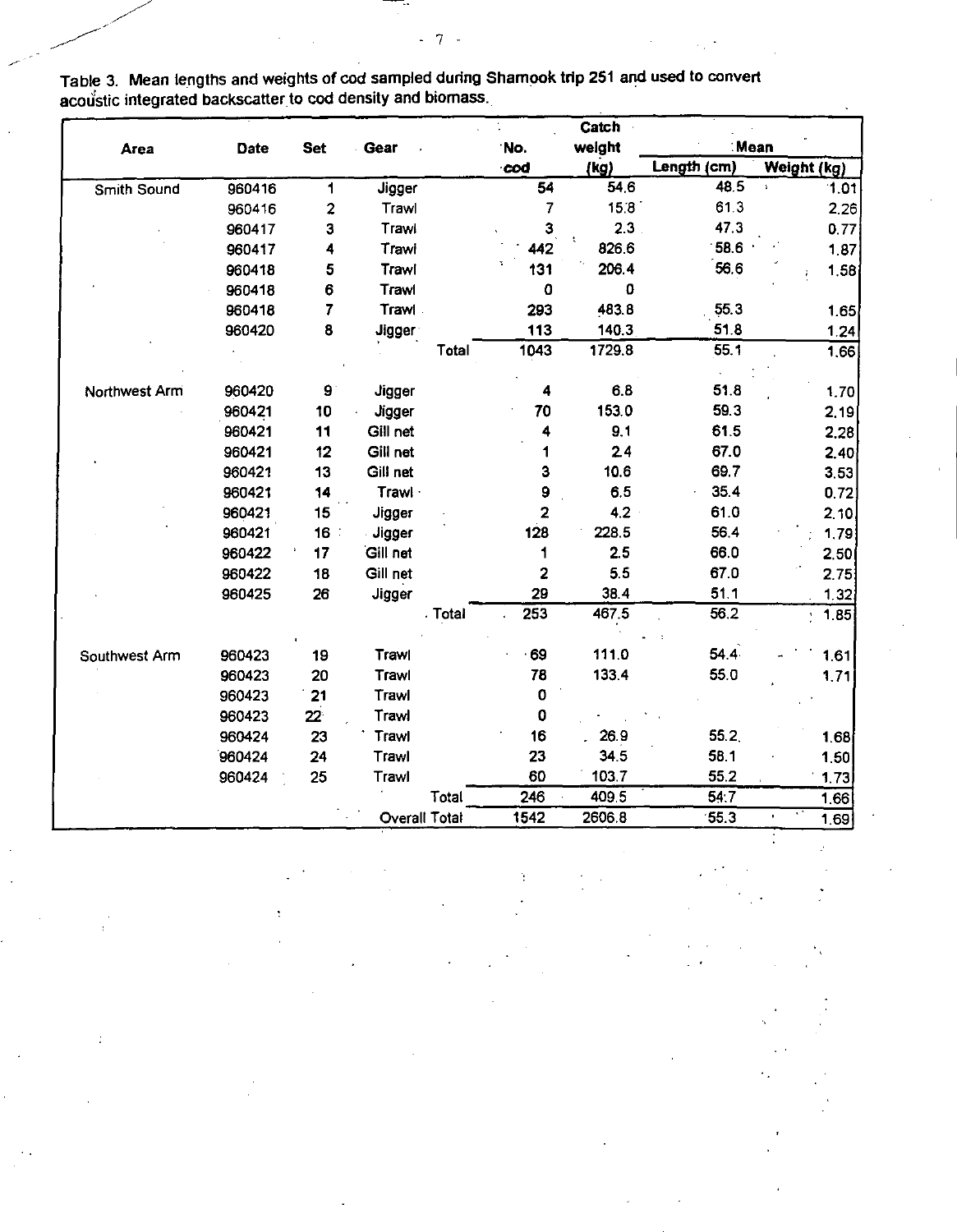| Stratum     | Stratum    | Transect        | Transect    | <b>Isect</b><br>뎥         | Weighting | Density       | Weighted Den     | ⋖                    | ≃          | ပ             |
|-------------|------------|-----------------|-------------|---------------------------|-----------|---------------|------------------|----------------------|------------|---------------|
|             | Area(km2)  |                 | Len(m)      | Area(m2)                  | Factor    | (mT/km2)      | (mT/km2)         | (Den-mean wid den)^2 | Wid Fact^2 | A*B           |
| Smith Sound | 6894686872 | င္တ             | 500.31      | 927074.43                 | 0.295817  | 0.00E+00      | 0.005+00         | 5.02E+00             | 0.087508   | 4.39E-01      |
|             |            | SS <sub>2</sub> | 1000.62     | 1854148.86                | 0.591633  | 0.00E+00      | 0.00E+00         | 5.02E+00             | 0350030    | 176E+00       |
|             |            | SS3             | 1667.70     | 3090248.10                | 0.986056  | 1.74E+00      | 1.72E+00         | 2.45E-01             | 0.972306   | 2.38E-01      |
|             |            | \$34            | 2260.66     | 4189002.98                | 336653    | 7.04E-01      | 9.41E-01         | 2.36E+00             | 786642     | 4.21E+00      |
|             |            | <b>SS5</b>      | 2909.21     | 5390766.13                | 720120    | 78E+00        | 3.06E+00         | 2.10E-01             | 2.95881    | 6.22E 01      |
|             |            | <b>SS6</b>      | 1760.35     | 3261928.55                | 040837    | <b>195-98</b> | 1.45E-01         | 4.41E+00             | 1.083341   | 4.78E+00      |
|             |            | <b>SS7</b>      | 1482.40     | 2746887.20                | 1.876494  | 5.98E-02      | 5.24E-02         | 4.75E+00             | 0.768242   | 3.65E+00      |
|             |            | 558             | 2594.20     | 4807052.60                | 533865    | 7.84E-01      | 1,20E+00         | 2.12E+00             | 2.352740   | 4.99E+00      |
|             |            | SS9             | 2168.01     | 4017322.53                | 281873    | 3,95E-01      | 5.06E-01         | 3.40E+00             | 643197     | 559E+00       |
|             |            | SS10            | 1797.41     | 3330600.73                | 062749    | 5.10E-01      | 5.42E-01         | 2.99E+00             | 129435     | 3.38E+00      |
|             |            | <b>SS11</b>     | 1760.35     | 3261928.55                | 040837    | <b>COL+00</b> | 1.06E+00         | 1.49E+00             | 108334     | 1.61E+00      |
|             |            | SS12            | 1074.74     | 1991493.22                | 0.635458  | 5,30E+00      | 3.37E+00         | 9.35E+00             | 0.403807   | 3.77E+00      |
|             |            | SS13            | 1315.63     | 2437862.39                | 0.777888  | 2.37E-01      | 1,85E-01         | 4.01E+00             | 0.605110   | 243E+00       |
|             |            | \$514           | 926.50      | 6804.50<br>171            | 0.547809  | 3.15E-02      | 1.73E-02         | 4.88E+00             | 0.300094   | 146E+00       |
|             |            | 5s15            | 1111.80     | 2060165.40                | 0.657371  | 0.00E+00      | 0.00E+00         | 5.02E+00             | 0432136    | 2.17E+00      |
|             |            | SS16            | 1148.86     | 2128837.58                | 0.679283  | 3.15E-02      | 2.14E-02         | 4.88E+00             | 0.461425   | 2.25E+00      |
|             |            | SS17a           | 1519.46     | 5559.38<br>$\overline{a}$ | 0.898406  | 0.00E+00      | D.DOE+00         | 5.02E+00             | 0.807134   | 4.05E+00      |
|             |            | SS17b           | 2112.42     | 4314.26<br>391            | 249004    | 5.50E+00      | 6.88E+00         | <b>IO7E+01</b>       | 560011     | <b>66E+01</b> |
|             |            | <b>SS18</b>     | 1815.94     | 3364936.82                | 073705    | <b>S1E+01</b> | 2.05E+01         | 2.84E+02             | 152843     | 3.27E+02      |
|             |            | SS19            | 1871,53     | 3467945.09                | 106574    | 5.39E+00      | <b>07E+00</b>    | <b>1.72E+01</b>      | 224505     | 2.11E+01      |
|             |            | SS20            | 1908.59     | 3536617.27                | 128486    | 9.23E-01      | <b>I OAE +00</b> | <b>1.73E+00</b>      | 273481     | 2.21E+00      |
|             |            | SS21            | 250155      | 4635372.15                | 1479084   | 6.59E-01      | <b>0.75E-01</b>  | 2.50E+00             | 2.187688   | 5.47E+00      |
|             |            |                 |             |                           |           |               |                  |                      |            |               |
|             |            |                 | <b>Surf</b> | 68946868.72               |           | Average       | 2.24E+00         |                      |            | 9.09E-01      |
|             |            |                 | Average     | 3133948.58                |           |               |                  |                      |            |               |
|             |            |                 |             |                           |           |               | Biomass (mT)     | 154.417              |            |               |
|             |            |                 |             |                           |           |               | Variance         | 4319.722815          |            |               |
|             |            |                 |             |                           |           |               |                  |                      |            |               |
|             |            |                 |             |                           |           |               |                  |                      |            |               |
|             |            |                 |             |                           |           |               |                  |                      |            |               |
|             |            |                 |             |                           |           |               |                  |                      |            |               |

 $\sim 10^{-1}$ 

 $\mathcal{F}^{\text{max}}_{\text{max}}$  and  $\mathcal{F}^{\text{max}}_{\text{max}}$ 

 $\frac{8}{16}\sqrt{3} \left(\frac{1}{2}\sqrt{3} \left(\frac{1}{2}\sqrt{3}\right)\right)^{1/2} \left(\frac{1}{2}\sqrt{3}\right)^{1/2} \left(\frac{1}{2}\sqrt{3}\right)^{1/2} \left(\frac{1}{2}\sqrt{3}\right)^{1/2}$ 

 $\frac{1}{2}$ 

 $\mathbb{Z}$ 

 $\sim$   $_{\star}$ 

 $\mathcal{O}(\mathcal{O}_\mathbf{A})$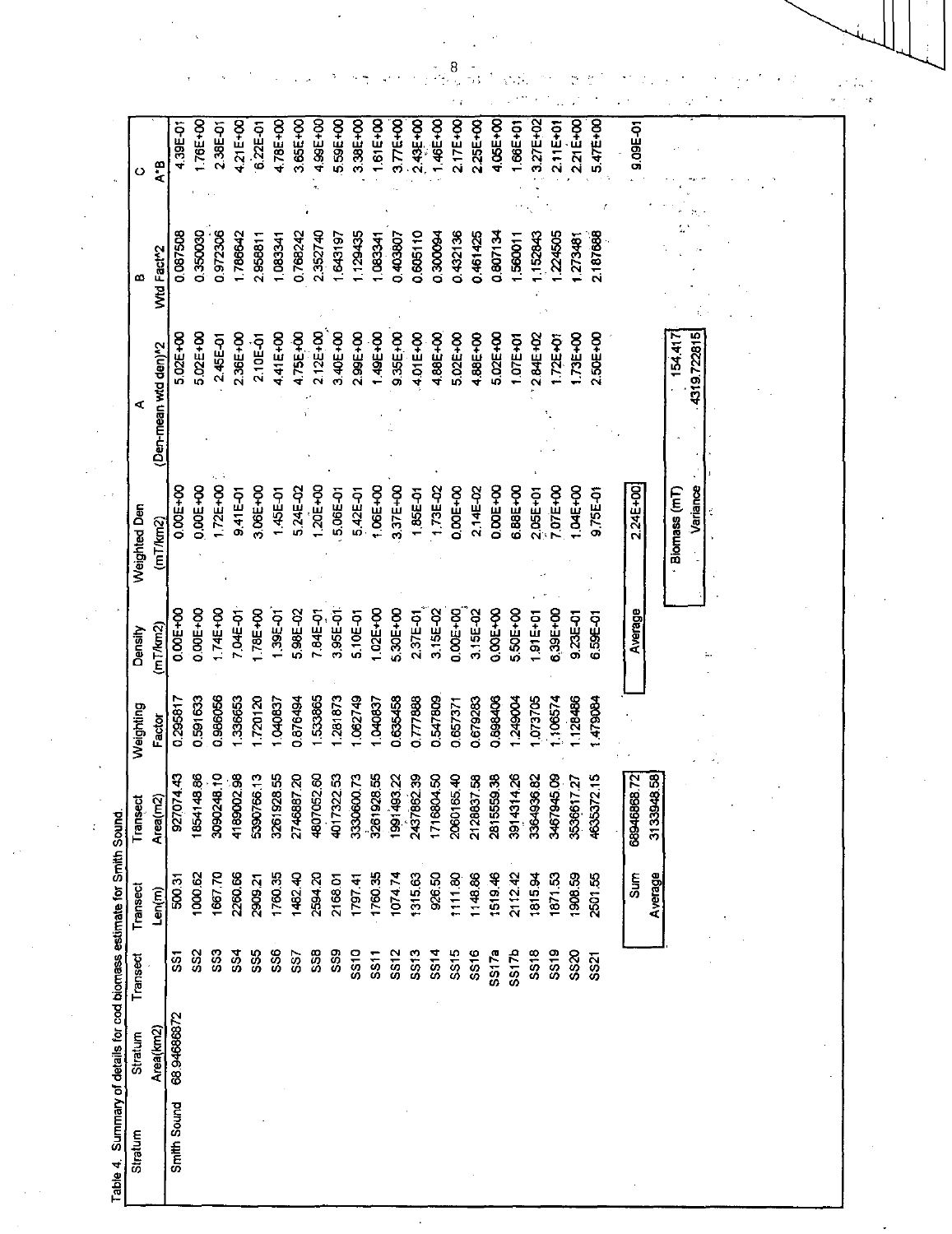Table 5. Summary of details for cod biomass estimate for Northwest Arm.

9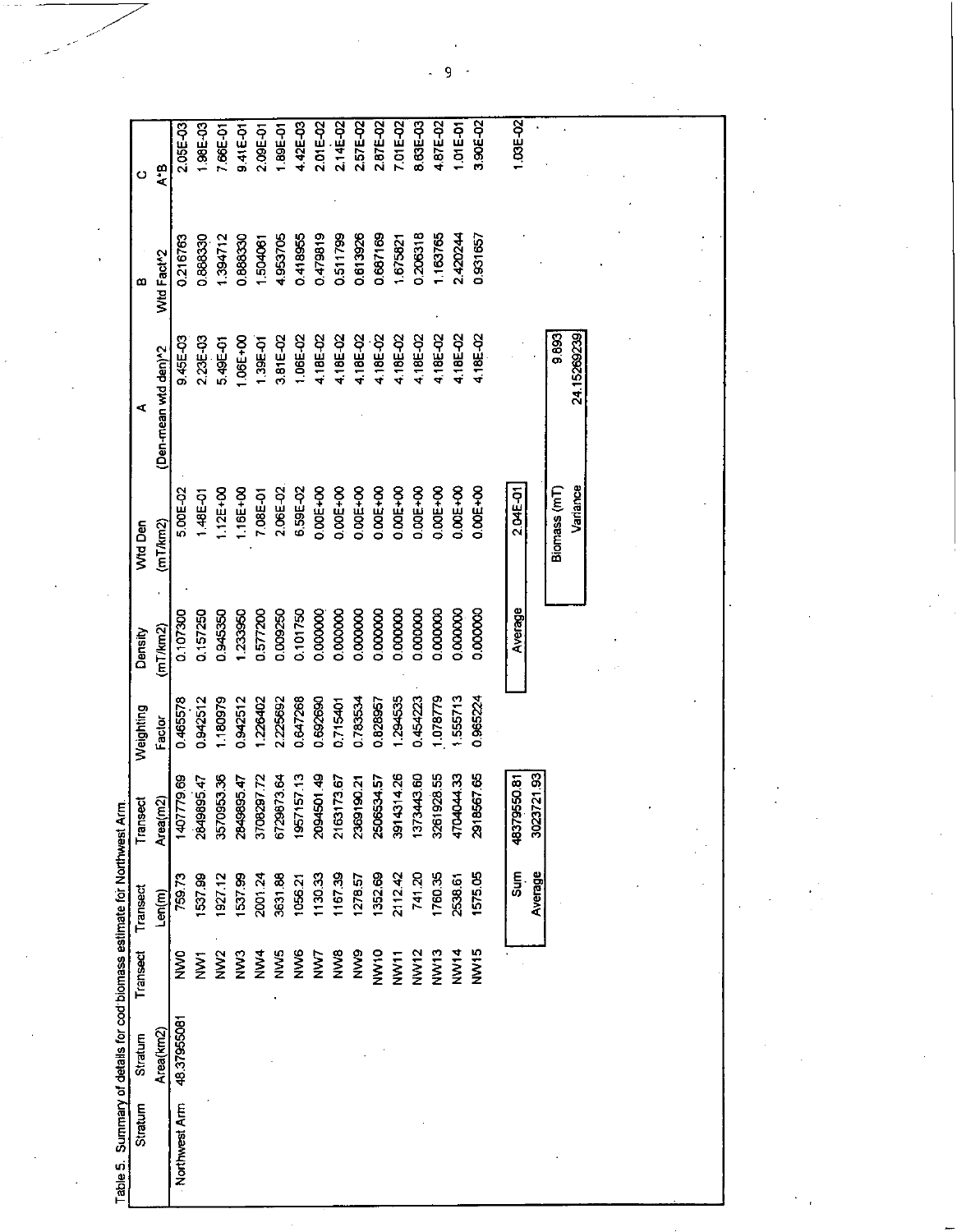| 238E-03<br>1.62E-02<br>9.64E-03<br>3,28E-06<br>3.39E-02<br>2.43E-02<br>245E-02<br>2.45E-02<br>637E-04<br>6.30E-04<br>1 67E-02<br>1.34E-02<br>113E-02<br><b>55E-01</b><br>1.03E-01<br>$A$ -B<br>0.682016<br>0.682016<br>2.994066<br>0.966576<br>0.940973<br>1.684162<br>0.446945<br>0.379585<br>0.748517<br>2.004292<br>1,270897<br>1962180<br>1.650311<br>0.639401<br>Wid Fact <sup>-2</sup><br>6.956<br>3.203<br>4.38E-06<br>4347.079<br>65.932<br>9.83E-03<br>171.266<br>2.97E-02<br>3.60E-02<br>3.60E-02<br>3,60E-02<br>1.91E-02<br>$6.10E - 02$<br>2.10E-04<br>1.73E-02<br>3.00E-02<br>2.77E-02<br>38.497<br>3.18E-04<br>2.43E-01<br>(Den-mean wid den)^2<br>0.00E+00<br>0.00E+00<br>1,90E-01<br>Biomass (mT)<br>Variance<br>Biornass (mT)<br>Variance<br>0.00E+00<br>5.80E-02<br>5.71E-02<br>37E-02<br><b>Standard Error</b><br>3.71E-01<br>1.11E-02<br>1.62E-01<br>5,46E-01<br>2.94E-01<br>2.23E-01<br>5.67E-01<br>3.53E-01<br>C V (%)<br>(mT/km2)<br>5,15E-02<br>Average<br>0.00E+00<br>0.00E+00<br>1.665-02<br>0.00E+00<br>5.81E-02<br>2.32E-02<br>2.89E-01<br>1.88E-01<br>4.37E-01<br>3.62E-01<br>6.82E-01<br>2.08E-01<br>2.04E-01<br>(mT/km2)<br>0.668539<br>284644<br>0983146<br>0616105<br>0.865169<br>0.825843<br>1799625<br>297753<br>415730<br>0.825843<br>730337<br>0589888<br>0.970037<br>127341<br>Factor<br>combined:<br>2619353.15<br>209450149<br>0944.12<br>2540870.66<br>3364936.82<br>4532363.88<br>2575206.75<br>1140.59<br>161379623<br>2266181.94<br>2952903.74<br>3708297.72<br>1545124.05<br>2163173.67<br>3399272.91<br>2163173.67<br>$\widetilde{R}$<br>1751<br>All strata<br>36670<br>Area(<br>Sum<br>Average<br>2445.96<br>2001.24<br>138975<br>945.03<br>83385<br>1222,98<br>1167.39<br>1815.94<br>113033<br>1167.39<br>1593.58<br>1371.22<br>1834.47<br>870.91<br>Len(m)<br><b>SW6</b><br><b>SWB</b><br>SW <sub>3</sub><br>SW <sub>5</sub><br>SW <sub>9</sub><br><b>SW10</b><br>SW12<br>SW <sub>13</sub><br>SWO<br>$\overline{5}$<br>5W4<br>$S$ W11<br>SW <sub>2</sub><br>SW7<br>36 67094412<br>Area(km2) | Southwest Arm |  | Stratum | Stratum | Transect | Transect | Transect | Weighting | Density | Wtd Den | ≃ | ပ |
|----------------------------------------------------------------------------------------------------------------------------------------------------------------------------------------------------------------------------------------------------------------------------------------------------------------------------------------------------------------------------------------------------------------------------------------------------------------------------------------------------------------------------------------------------------------------------------------------------------------------------------------------------------------------------------------------------------------------------------------------------------------------------------------------------------------------------------------------------------------------------------------------------------------------------------------------------------------------------------------------------------------------------------------------------------------------------------------------------------------------------------------------------------------------------------------------------------------------------------------------------------------------------------------------------------------------------------------------------------------------------------------------------------------------------------------------------------------------------------------------------------------------------------------------------------------------------------------------------------------------------------------------------------------------------------------------------------------------------------------------------------------------------------------------------------------------------------------------------------------------------------------------------------------------------------------------------------------------------------------------------------------------------------------------|---------------|--|---------|---------|----------|----------|----------|-----------|---------|---------|---|---|
|                                                                                                                                                                                                                                                                                                                                                                                                                                                                                                                                                                                                                                                                                                                                                                                                                                                                                                                                                                                                                                                                                                                                                                                                                                                                                                                                                                                                                                                                                                                                                                                                                                                                                                                                                                                                                                                                                                                                                                                                                                              |               |  |         |         |          |          |          |           |         |         |   |   |
|                                                                                                                                                                                                                                                                                                                                                                                                                                                                                                                                                                                                                                                                                                                                                                                                                                                                                                                                                                                                                                                                                                                                                                                                                                                                                                                                                                                                                                                                                                                                                                                                                                                                                                                                                                                                                                                                                                                                                                                                                                              |               |  |         |         |          |          |          |           |         |         |   |   |
|                                                                                                                                                                                                                                                                                                                                                                                                                                                                                                                                                                                                                                                                                                                                                                                                                                                                                                                                                                                                                                                                                                                                                                                                                                                                                                                                                                                                                                                                                                                                                                                                                                                                                                                                                                                                                                                                                                                                                                                                                                              |               |  |         |         |          |          |          |           |         |         |   |   |
|                                                                                                                                                                                                                                                                                                                                                                                                                                                                                                                                                                                                                                                                                                                                                                                                                                                                                                                                                                                                                                                                                                                                                                                                                                                                                                                                                                                                                                                                                                                                                                                                                                                                                                                                                                                                                                                                                                                                                                                                                                              |               |  |         |         |          |          |          |           |         |         |   |   |
|                                                                                                                                                                                                                                                                                                                                                                                                                                                                                                                                                                                                                                                                                                                                                                                                                                                                                                                                                                                                                                                                                                                                                                                                                                                                                                                                                                                                                                                                                                                                                                                                                                                                                                                                                                                                                                                                                                                                                                                                                                              |               |  |         |         |          |          |          |           |         |         |   |   |
|                                                                                                                                                                                                                                                                                                                                                                                                                                                                                                                                                                                                                                                                                                                                                                                                                                                                                                                                                                                                                                                                                                                                                                                                                                                                                                                                                                                                                                                                                                                                                                                                                                                                                                                                                                                                                                                                                                                                                                                                                                              |               |  |         |         |          |          |          |           |         |         |   |   |
|                                                                                                                                                                                                                                                                                                                                                                                                                                                                                                                                                                                                                                                                                                                                                                                                                                                                                                                                                                                                                                                                                                                                                                                                                                                                                                                                                                                                                                                                                                                                                                                                                                                                                                                                                                                                                                                                                                                                                                                                                                              |               |  |         |         |          |          |          |           |         |         |   |   |
|                                                                                                                                                                                                                                                                                                                                                                                                                                                                                                                                                                                                                                                                                                                                                                                                                                                                                                                                                                                                                                                                                                                                                                                                                                                                                                                                                                                                                                                                                                                                                                                                                                                                                                                                                                                                                                                                                                                                                                                                                                              |               |  |         |         |          |          |          |           |         |         |   |   |
|                                                                                                                                                                                                                                                                                                                                                                                                                                                                                                                                                                                                                                                                                                                                                                                                                                                                                                                                                                                                                                                                                                                                                                                                                                                                                                                                                                                                                                                                                                                                                                                                                                                                                                                                                                                                                                                                                                                                                                                                                                              |               |  |         |         |          |          |          |           |         |         |   |   |
|                                                                                                                                                                                                                                                                                                                                                                                                                                                                                                                                                                                                                                                                                                                                                                                                                                                                                                                                                                                                                                                                                                                                                                                                                                                                                                                                                                                                                                                                                                                                                                                                                                                                                                                                                                                                                                                                                                                                                                                                                                              |               |  |         |         |          |          |          |           |         |         |   |   |
|                                                                                                                                                                                                                                                                                                                                                                                                                                                                                                                                                                                                                                                                                                                                                                                                                                                                                                                                                                                                                                                                                                                                                                                                                                                                                                                                                                                                                                                                                                                                                                                                                                                                                                                                                                                                                                                                                                                                                                                                                                              |               |  |         |         |          |          |          |           |         |         |   |   |
|                                                                                                                                                                                                                                                                                                                                                                                                                                                                                                                                                                                                                                                                                                                                                                                                                                                                                                                                                                                                                                                                                                                                                                                                                                                                                                                                                                                                                                                                                                                                                                                                                                                                                                                                                                                                                                                                                                                                                                                                                                              |               |  |         |         |          |          |          |           |         |         |   |   |
|                                                                                                                                                                                                                                                                                                                                                                                                                                                                                                                                                                                                                                                                                                                                                                                                                                                                                                                                                                                                                                                                                                                                                                                                                                                                                                                                                                                                                                                                                                                                                                                                                                                                                                                                                                                                                                                                                                                                                                                                                                              |               |  |         |         |          |          |          |           |         |         |   |   |
|                                                                                                                                                                                                                                                                                                                                                                                                                                                                                                                                                                                                                                                                                                                                                                                                                                                                                                                                                                                                                                                                                                                                                                                                                                                                                                                                                                                                                                                                                                                                                                                                                                                                                                                                                                                                                                                                                                                                                                                                                                              |               |  |         |         |          |          |          |           |         |         |   |   |
|                                                                                                                                                                                                                                                                                                                                                                                                                                                                                                                                                                                                                                                                                                                                                                                                                                                                                                                                                                                                                                                                                                                                                                                                                                                                                                                                                                                                                                                                                                                                                                                                                                                                                                                                                                                                                                                                                                                                                                                                                                              |               |  |         |         |          |          |          |           |         |         |   |   |
|                                                                                                                                                                                                                                                                                                                                                                                                                                                                                                                                                                                                                                                                                                                                                                                                                                                                                                                                                                                                                                                                                                                                                                                                                                                                                                                                                                                                                                                                                                                                                                                                                                                                                                                                                                                                                                                                                                                                                                                                                                              |               |  |         |         |          |          |          |           |         |         |   |   |
|                                                                                                                                                                                                                                                                                                                                                                                                                                                                                                                                                                                                                                                                                                                                                                                                                                                                                                                                                                                                                                                                                                                                                                                                                                                                                                                                                                                                                                                                                                                                                                                                                                                                                                                                                                                                                                                                                                                                                                                                                                              |               |  |         |         |          |          |          |           |         |         |   |   |
|                                                                                                                                                                                                                                                                                                                                                                                                                                                                                                                                                                                                                                                                                                                                                                                                                                                                                                                                                                                                                                                                                                                                                                                                                                                                                                                                                                                                                                                                                                                                                                                                                                                                                                                                                                                                                                                                                                                                                                                                                                              |               |  |         |         |          |          |          |           |         |         |   |   |
|                                                                                                                                                                                                                                                                                                                                                                                                                                                                                                                                                                                                                                                                                                                                                                                                                                                                                                                                                                                                                                                                                                                                                                                                                                                                                                                                                                                                                                                                                                                                                                                                                                                                                                                                                                                                                                                                                                                                                                                                                                              |               |  |         |         |          |          |          |           |         |         |   |   |
|                                                                                                                                                                                                                                                                                                                                                                                                                                                                                                                                                                                                                                                                                                                                                                                                                                                                                                                                                                                                                                                                                                                                                                                                                                                                                                                                                                                                                                                                                                                                                                                                                                                                                                                                                                                                                                                                                                                                                                                                                                              |               |  |         |         |          |          |          |           |         |         |   |   |
|                                                                                                                                                                                                                                                                                                                                                                                                                                                                                                                                                                                                                                                                                                                                                                                                                                                                                                                                                                                                                                                                                                                                                                                                                                                                                                                                                                                                                                                                                                                                                                                                                                                                                                                                                                                                                                                                                                                                                                                                                                              |               |  |         |         |          |          |          |           |         |         |   |   |
|                                                                                                                                                                                                                                                                                                                                                                                                                                                                                                                                                                                                                                                                                                                                                                                                                                                                                                                                                                                                                                                                                                                                                                                                                                                                                                                                                                                                                                                                                                                                                                                                                                                                                                                                                                                                                                                                                                                                                                                                                                              |               |  |         |         |          |          |          |           |         |         |   |   |
|                                                                                                                                                                                                                                                                                                                                                                                                                                                                                                                                                                                                                                                                                                                                                                                                                                                                                                                                                                                                                                                                                                                                                                                                                                                                                                                                                                                                                                                                                                                                                                                                                                                                                                                                                                                                                                                                                                                                                                                                                                              |               |  |         |         |          |          |          |           |         |         |   |   |
|                                                                                                                                                                                                                                                                                                                                                                                                                                                                                                                                                                                                                                                                                                                                                                                                                                                                                                                                                                                                                                                                                                                                                                                                                                                                                                                                                                                                                                                                                                                                                                                                                                                                                                                                                                                                                                                                                                                                                                                                                                              |               |  |         |         |          |          |          |           |         |         |   |   |
|                                                                                                                                                                                                                                                                                                                                                                                                                                                                                                                                                                                                                                                                                                                                                                                                                                                                                                                                                                                                                                                                                                                                                                                                                                                                                                                                                                                                                                                                                                                                                                                                                                                                                                                                                                                                                                                                                                                                                                                                                                              |               |  |         |         |          |          |          |           |         |         |   |   |
|                                                                                                                                                                                                                                                                                                                                                                                                                                                                                                                                                                                                                                                                                                                                                                                                                                                                                                                                                                                                                                                                                                                                                                                                                                                                                                                                                                                                                                                                                                                                                                                                                                                                                                                                                                                                                                                                                                                                                                                                                                              |               |  |         |         |          |          |          |           |         |         |   |   |
|                                                                                                                                                                                                                                                                                                                                                                                                                                                                                                                                                                                                                                                                                                                                                                                                                                                                                                                                                                                                                                                                                                                                                                                                                                                                                                                                                                                                                                                                                                                                                                                                                                                                                                                                                                                                                                                                                                                                                                                                                                              |               |  |         |         |          |          |          |           |         |         |   |   |
|                                                                                                                                                                                                                                                                                                                                                                                                                                                                                                                                                                                                                                                                                                                                                                                                                                                                                                                                                                                                                                                                                                                                                                                                                                                                                                                                                                                                                                                                                                                                                                                                                                                                                                                                                                                                                                                                                                                                                                                                                                              |               |  |         |         |          |          |          |           |         |         |   |   |
|                                                                                                                                                                                                                                                                                                                                                                                                                                                                                                                                                                                                                                                                                                                                                                                                                                                                                                                                                                                                                                                                                                                                                                                                                                                                                                                                                                                                                                                                                                                                                                                                                                                                                                                                                                                                                                                                                                                                                                                                                                              |               |  |         |         |          |          |          |           |         |         |   |   |

 $\hat{\boldsymbol{\gamma}}$ 

Ù  $\frac{2}{3}$   $\cdot$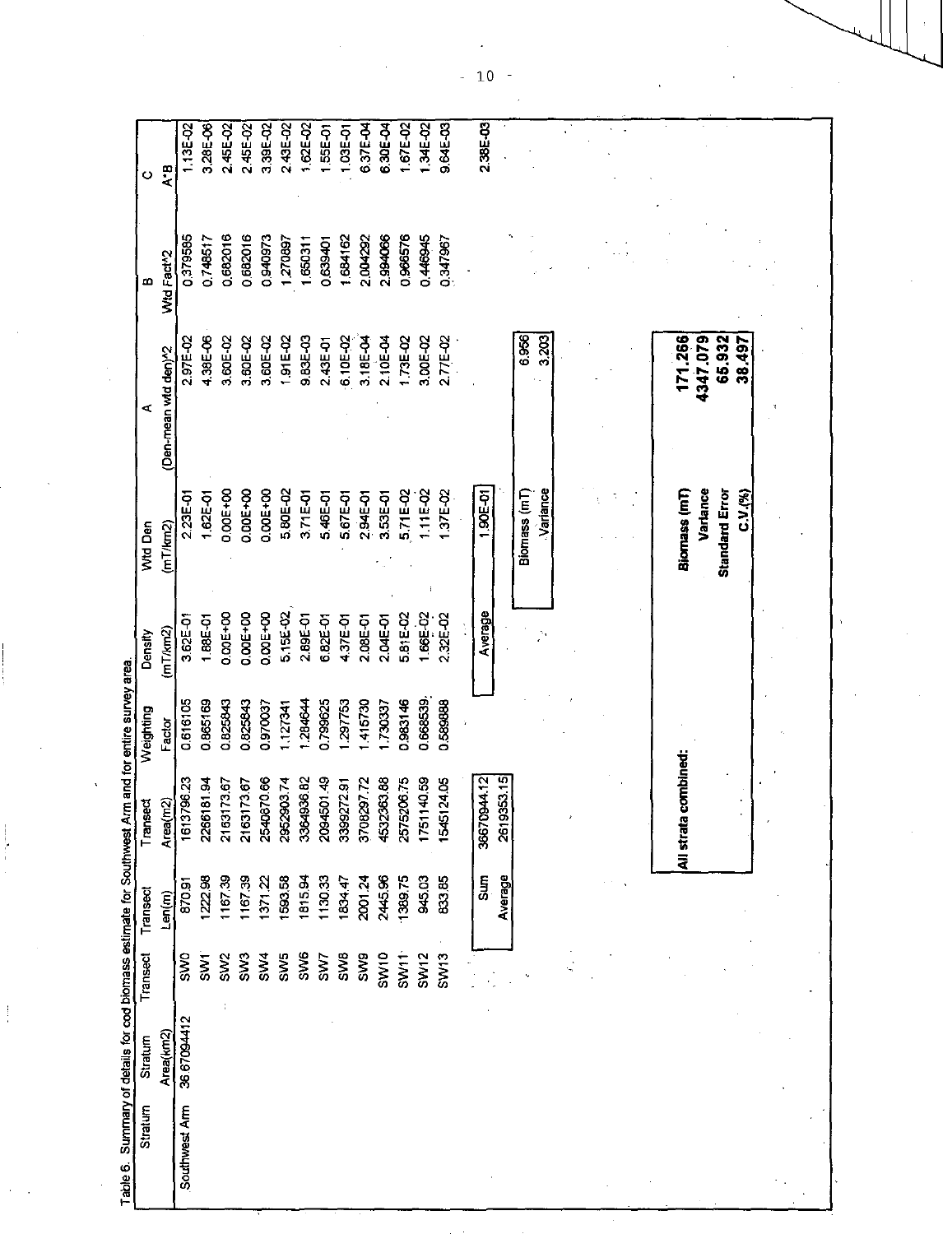Table 7 Catch details for the five most abundant marine fish species caught during Shamook Trip 251,15-26 April 1996.

l,

|                   |        |                         |                | Depth                |       | <b>PO</b>      |               |                    | Plaice         |         | Turbot        |      | <b>Witch</b>      | Redfish            |                |
|-------------------|--------|-------------------------|----------------|----------------------|-------|----------------|---------------|--------------------|----------------|---------|---------------|------|-------------------|--------------------|----------------|
| Area              | Date   | Set                     | Gear           | fished               |       | gi             | Weight        | $\dot{\mathbf{z}}$ | Weight         | ġ       | Weight        | ġ    | Weight            | g                  | Weight         |
|                   |        |                         |                | $\widehat{\epsilon}$ |       | fish           | (kq)          | fish               | (kg)           | fish    | (kg)          | fish | (kg)              | fish               | (kg)           |
| Smith Sound       | 960416 |                         |                |                      |       |                |               |                    |                |         |               |      |                   |                    |                |
|                   |        | $\sim$                  | Jigger         | S                    |       | 34             | 546           | o                  |                | 0       |               |      |                   |                    |                |
|                   | 960416 | $\mathbf{\Omega}$       | Trawl          | $\mathbf{S}$         |       |                | 15.8          | 0                  |                |         |               |      |                   |                    |                |
|                   | 960417 |                         | Trawl          | 260                  |       | ო              | $\frac{3}{2}$ | ä                  | $\frac{6}{2}$  |         |               |      |                   |                    |                |
|                   | 960417 |                         | Trawl          | 278                  |       | 442            | 826.6         | 77                 | 20.0           |         | ာ<br>က        |      |                   |                    |                |
|                   | 960418 |                         | Trawl          | 215                  |       | 131            | 2054          | 106                | 31.4           | o       |               | o    |                   | o                  |                |
|                   | 960418 |                         | Trawl          | $\frac{48}{5}$       |       | 0              | $\frac{0}{2}$ | 0                  |                | 0       |               | o    |                   | 0                  |                |
|                   | 960418 |                         | Trawl          | $\overline{3}$       |       | 293            | 483.8         | 650                | 150.0          | $\circ$ |               |      | $\frac{1}{2}$     | $\sim$             | $\frac{2}{1}$  |
|                   | 960420 |                         | Jigger         | ន                    |       | 113            | 1403          | 0                  |                | o       |               |      |                   | 0                  |                |
|                   |        |                         |                |                      | Total | 1043           | 1728.8        | 845                | 204.0          | ෑ       | o c           | m    | $\overline{2}$ 1  | $\scriptstyle\sim$ | <u>ب</u>       |
| Northwest Arm     | 960420 | Φ                       | Jigger         | 5                    |       |                | 6.8           |                    |                |         |               |      |                   |                    |                |
|                   | 960421 | $\ddot{ }$              | Jigger         | 8                    |       | 2              | 153.0         |                    |                |         |               |      |                   |                    |                |
|                   | 960421 | $\mathbf{r}$            | Gill net       | 8                    |       |                | 5             |                    | $\frac{4}{10}$ |         |               |      |                   | o                  |                |
|                   | 960421 | 55                      | Gill net       | \$                   |       |                | $\frac{4}{2}$ |                    | $\frac{2}{5}$  |         |               |      |                   |                    |                |
|                   | 960421 | ္                       | Gill net       | 61                   |       |                | 10.6          |                    | $\overline{0}$ |         |               |      |                   |                    |                |
|                   | 960421 | 24                      | Trawl          | S,                   |       | œ              | 6.5           |                    | 35.0           |         |               |      |                   | o                  |                |
|                   | 960421 | မ္                      | Jigger         | 25                   |       | $\sim$         | $\frac{2}{4}$ |                    |                |         |               |      |                   | о                  |                |
|                   | 960421 | $\frac{6}{5}$           | Jigger         | $\overline{5}$       |       | $\frac{3}{28}$ | 228.5         |                    |                | o       |               |      |                   | o                  |                |
|                   | 960422 | F                       | Gill net       | 55                   |       |                | 2.5           |                    |                | 0       |               | 0    |                   | っ                  |                |
|                   | 960422 | $\frac{8}{16}$          | Gill net       | P,                   |       |                | 5.5           | o                  |                | o       |               | o    |                   | o                  |                |
|                   | 960425 | 26                      | Jigger         | $\frac{25}{2}$       |       | $\mathbf{g}$   | 38.4          | $\circ$            |                | 0       |               |      |                   | 0                  |                |
|                   |        |                         |                |                      | Total | 253            | 467.5         | 178                | 36.0           | o       |               |      |                   | 0                  |                |
| Southwest Arm     | 960423 | é,                      | Trawl          | 173                  |       | 8              | 111.0         | 435                | 111.0          |         |               |      |                   |                    | C, O           |
|                   | 960423 | $\mathsf{S}$            | Trawl          | 268                  |       | $\tilde{z}$    | 133.4         | $\frac{1}{4}$      | 108.0          |         |               |      |                   |                    |                |
|                   | 960423 | $\overline{\mathbf{z}}$ | Trawl          | 290                  |       | 0              |               | 0                  |                |         |               |      |                   |                    |                |
|                   | 960423 | $2^3$                   | Trawl          | 162                  |       | 0              |               | 0                  |                |         |               |      |                   | ▭                  |                |
|                   | 960424 | ិ<br>លី <b>សី</b> សី    | Trawl          | $\frac{4}{2}$        |       | $\frac{6}{5}$  | 269           | 35                 | 14.5           | o       |               | 0    |                   | ▭                  |                |
|                   | 960424 |                         | Trawl<br>Trawl | 168                  |       | ន              | 34.5          | 277                | 74.0           | 0       |               | o    |                   | o                  |                |
|                   | 960424 |                         |                | 215                  |       | 8              | 103.7         | 413                | 107.0          | $\circ$ |               | o    |                   | 0                  |                |
|                   |        |                         |                |                      | Total | 246            | 409.5         | 1571               | 414.5          | ო       | $\frac{5}{1}$ |      | ၯ                 | ↽                  | $\overline{3}$ |
|                   |        |                         |                | Overall Total        |       | 1542           | 2605.8        | 2594               | 654.5          |         | 45            | پ    | Ø<br>$\mathbf{r}$ | ო                  | r.<br>٣        |
| benemep Jeep<br>N |        |                         |                |                      |       |                |               |                    |                |         |               |      |                   |                    |                |

 $-11$ 

\* gear damaged.<br><sup>3</sup> gear fouled.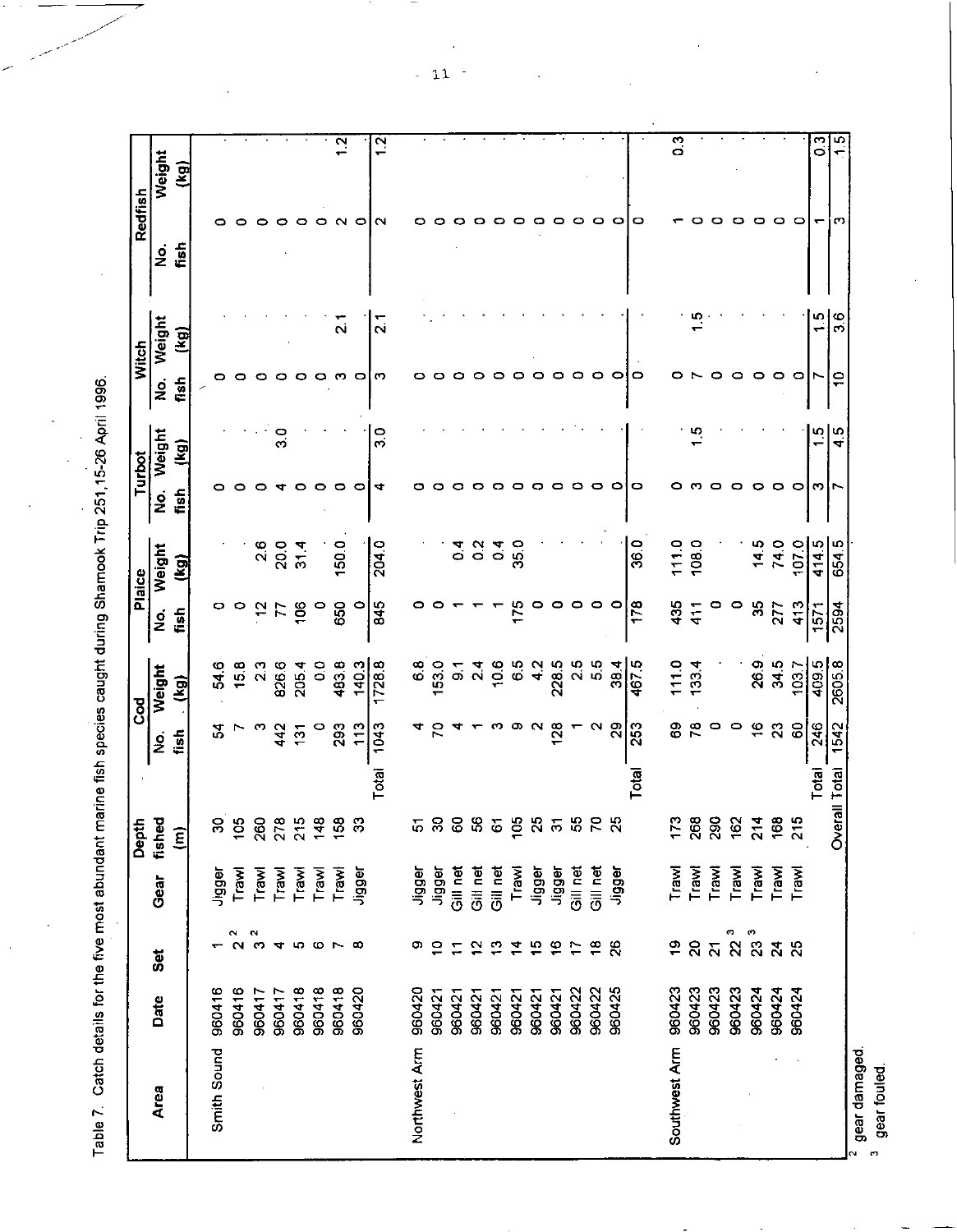Table  $~$  8. Age-length distribution of cod sampled from inshore areas of Trinity Bay during April 1996. Values were obtained by applying an age-len $d$ \-129  $\mathbf{g}$ **P**  $\overline{1}$ 68.95 o,  $\overline{P}$  $\triangleright$ 67.14 **တ**  $\mathbf{\Omega}$  $\mathbf{e}$ m 64.42 œ  $\overline{a}$  $\mathbf{\underline{\omega}}$  $\mathbf{\Omega}$ 76  $\Xi$  $\equiv$ 61.55  $\overline{28}$  $\mathbf{\tilde{N}}$  $48$  $\overline{\mathbf{z}}$  $\mathbf{a}$ 오  $\mathbf{\alpha}$ ෆ  $\equiv$  $\overline{4}$ 56.25  $32$  $\mathcal{R}$ នៃ ဖ N  $\mathbf{r}$  $\ddot{a}$  $\boldsymbol{3}$  $\mathbf{S}$  $\overline{27}$  $\frac{8}{1}$ O) Ages key from 719 aged samples to the length frequency of the entire catch. 49.82 223 to.  $\overline{\mathbf{u}}$  $\ddot{ }$ စ္တ ್ಯ Ø  $\mathbf{a}$ 4 39.83  $\blacktriangledown$  $\overline{a}$  $\mathbf{e}$  $\overline{\phantom{0}}$  $\mathbf{\Omega}$  $\overline{p}$  $\overline{N}$  $\overline{\omega}$ 25.99  $\phi$  $\ddot{5}$ 20.29  $\mathbf{N}$ m A  $\circ$ **G 3 G R R R R B Totals**  $\frac{9}{2}$  $\frac{4}{5}$   $\frac{5}{5}$  $\rm S$ Y. 8  $\frac{8}{2}$  $\ddot{a}$ ą.  $\mathbf{a}$  $25$  $\overline{\omega}$  $\overline{a}$  $\ddot{\mathbf{z}}$ Av/Len (cm) Length (cm)

 $\sim$  $12\,$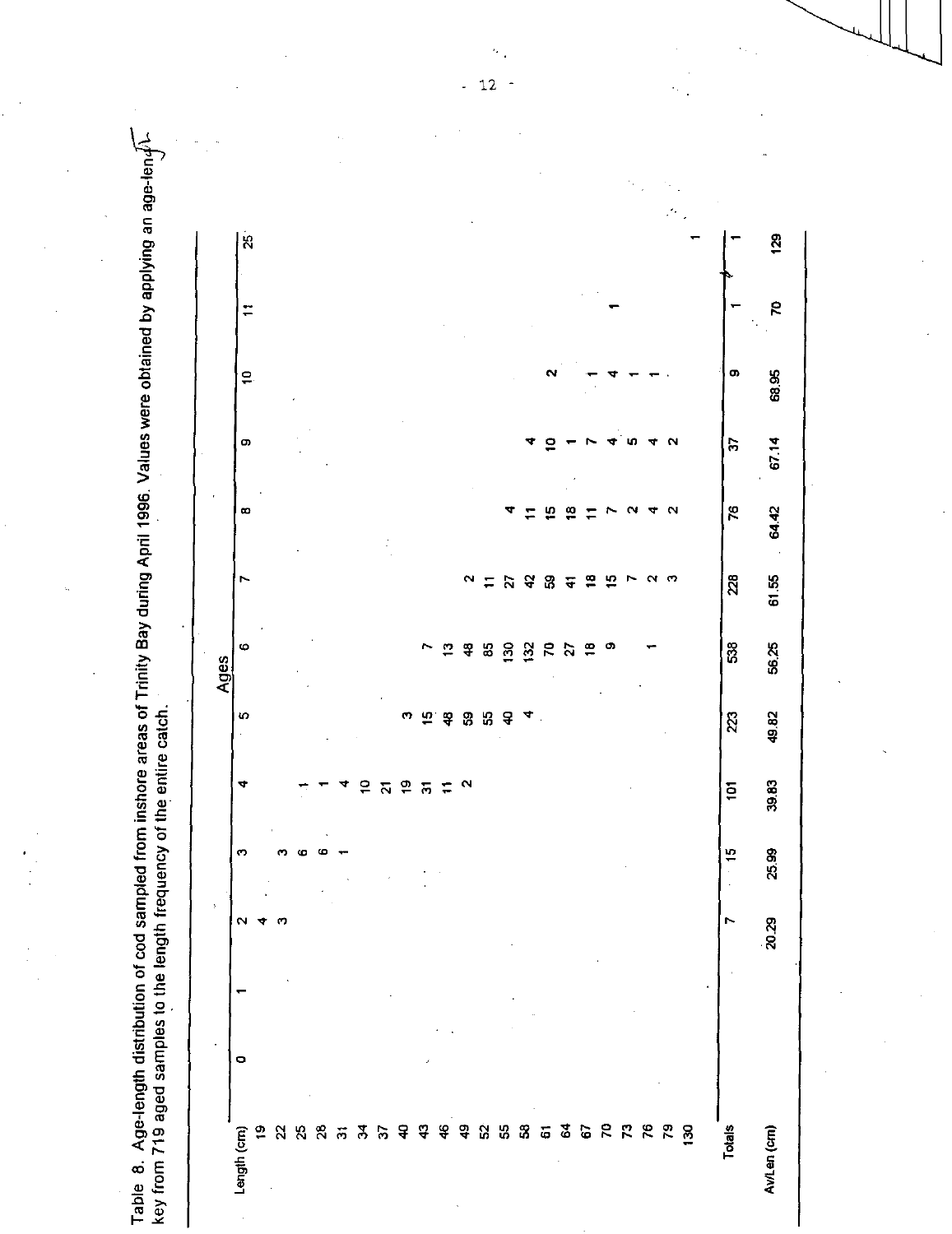

Fig. 1. Location of the area surveyed for cod during Shamook trip 251.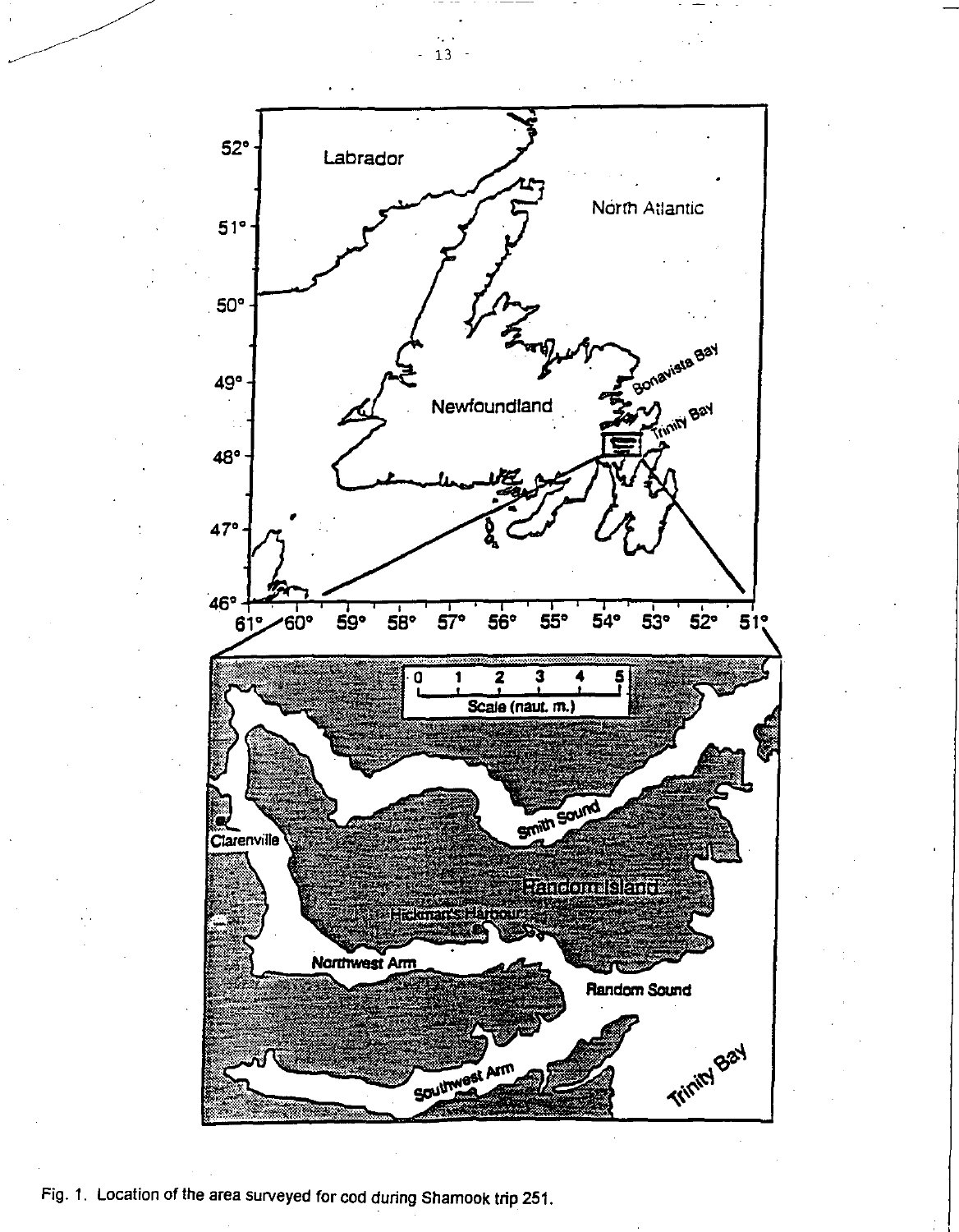

 $-14$   $-$ 

Fig. 2. Bathymetry of the survey area in western Trinity Bay, Newfoundland,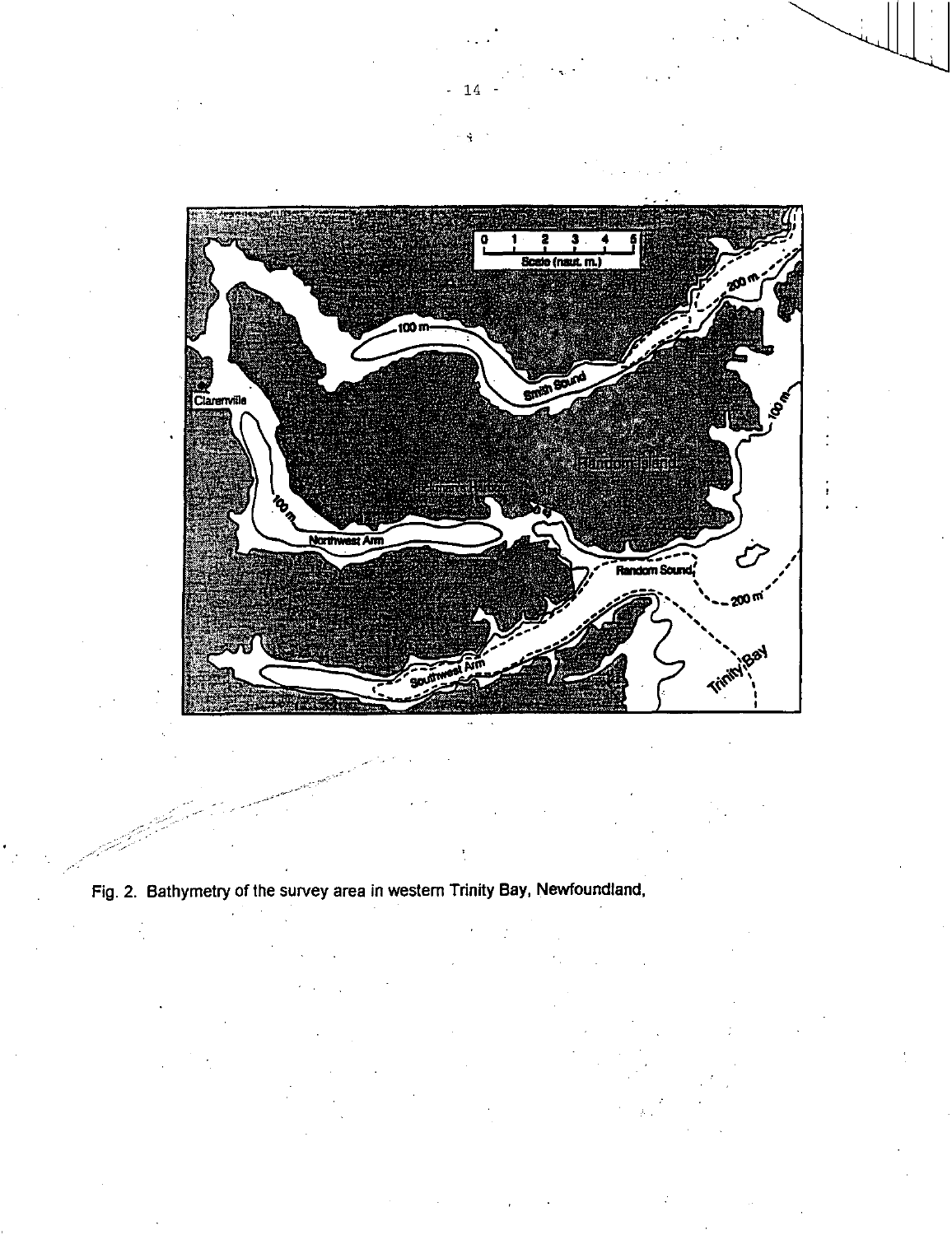

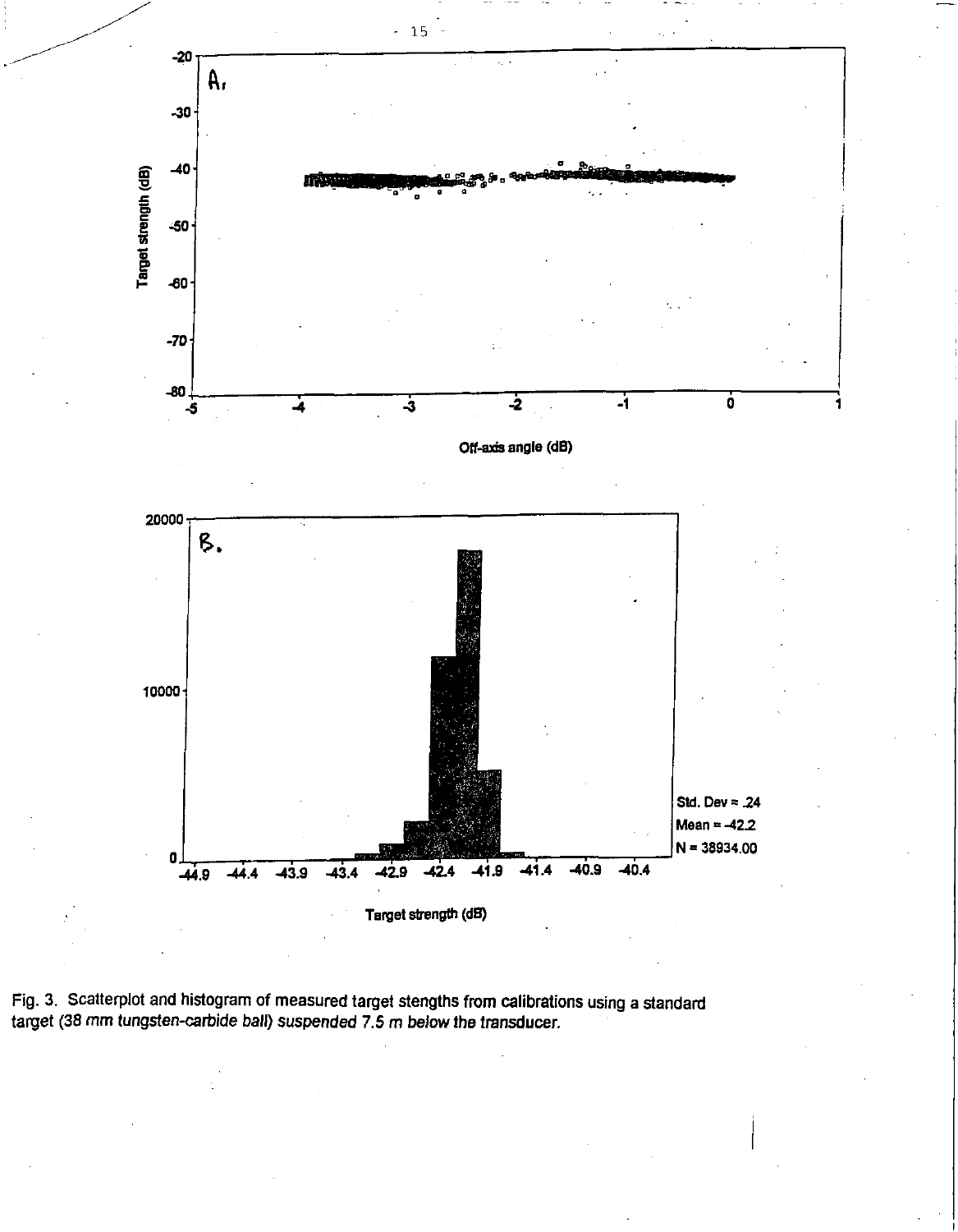

Fig. 4. Acoustic transect positions. Shamook trip 251, April 15-26th, 1996. Fig. 4. Acoustic transect positions. Shamook trip 251, April 15-26th, 1996.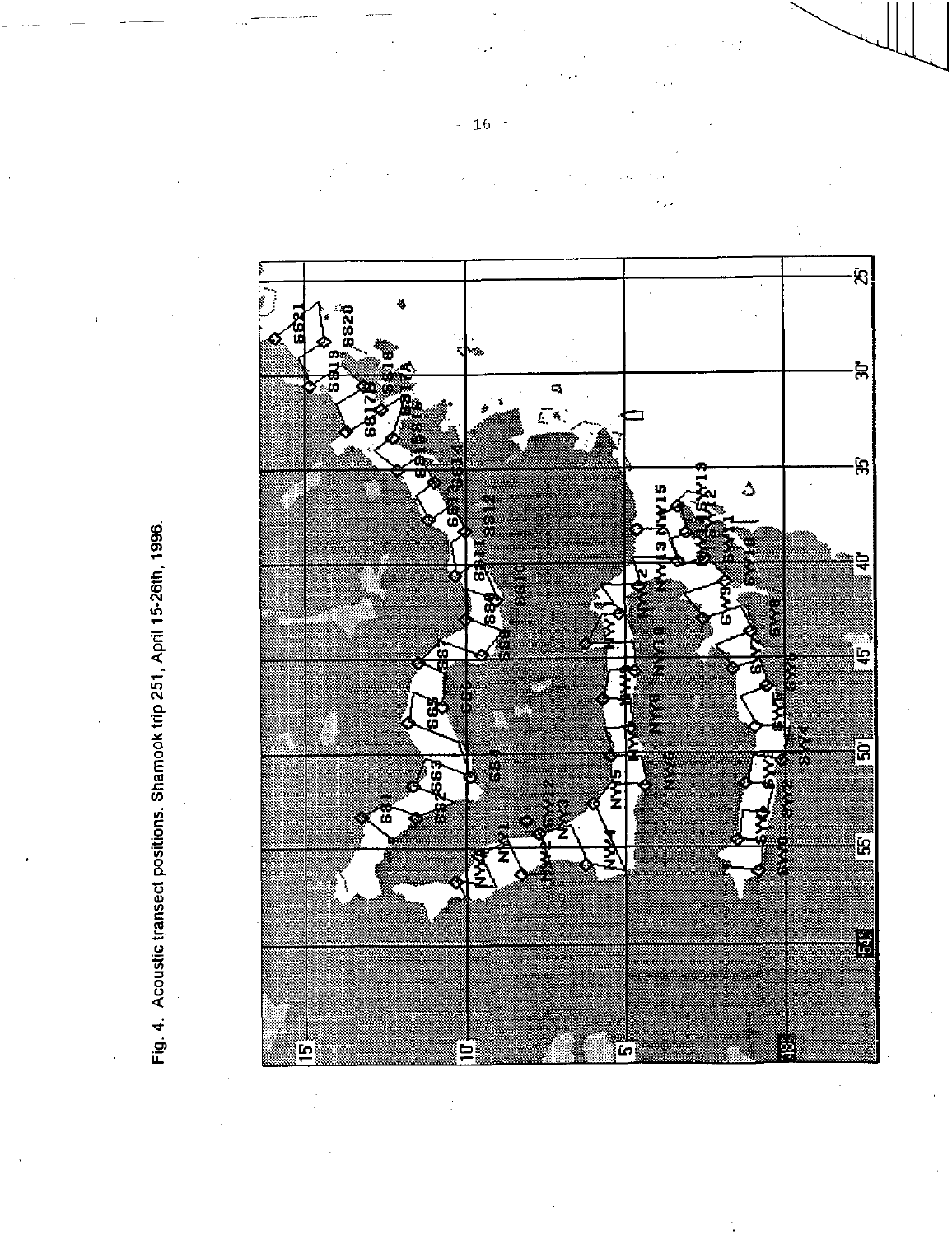Fig. 5. Biomass estimate of cod by transect and stratum for three areas in western Trinity Bay surveyed during Shamook trip 251 (see Fig 4.for transect positions).



**TRANSECT**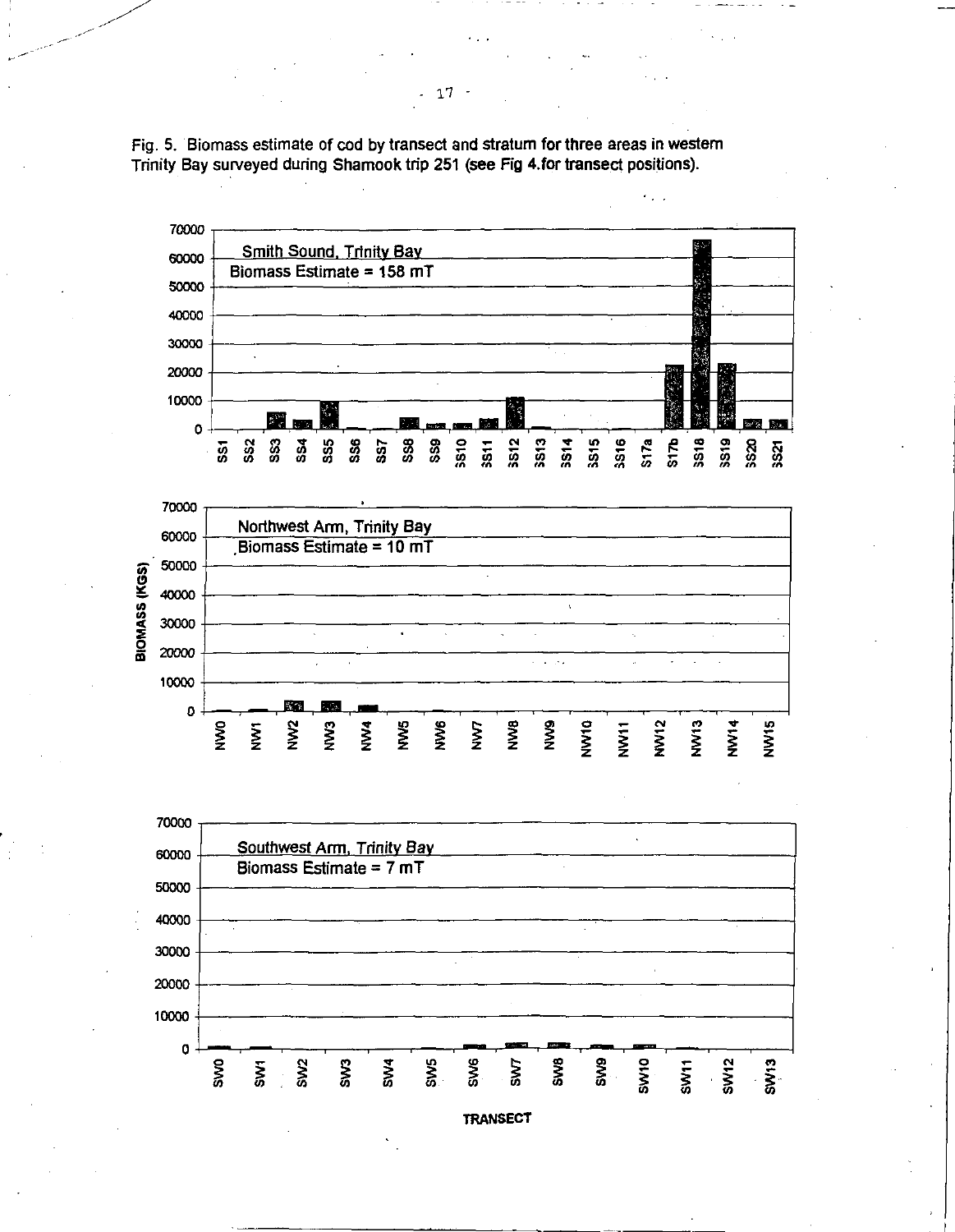

Fig. 6. Distribution of cod densities by depth as detected on acoustic transects during Shamook trip 251 (April 15-26th, 1996).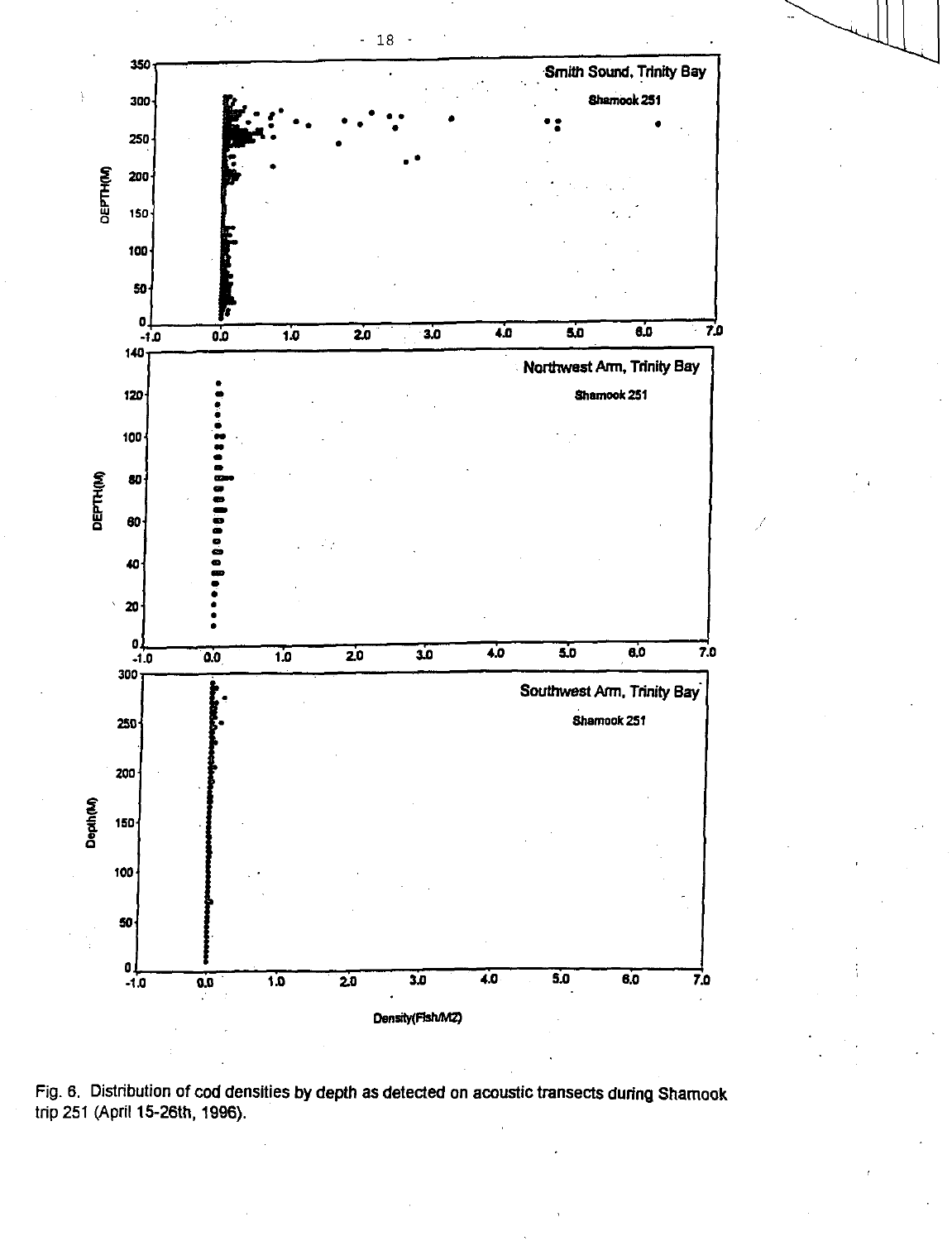

Fig. 7. Echogram from transect SS18 (outer Smith Sound). **Horizontal** lines are 50 m depth intervals.  $\frac{1}{2}$  intervals and the dense aggregation of targets in the deepest section of the transiection

- 19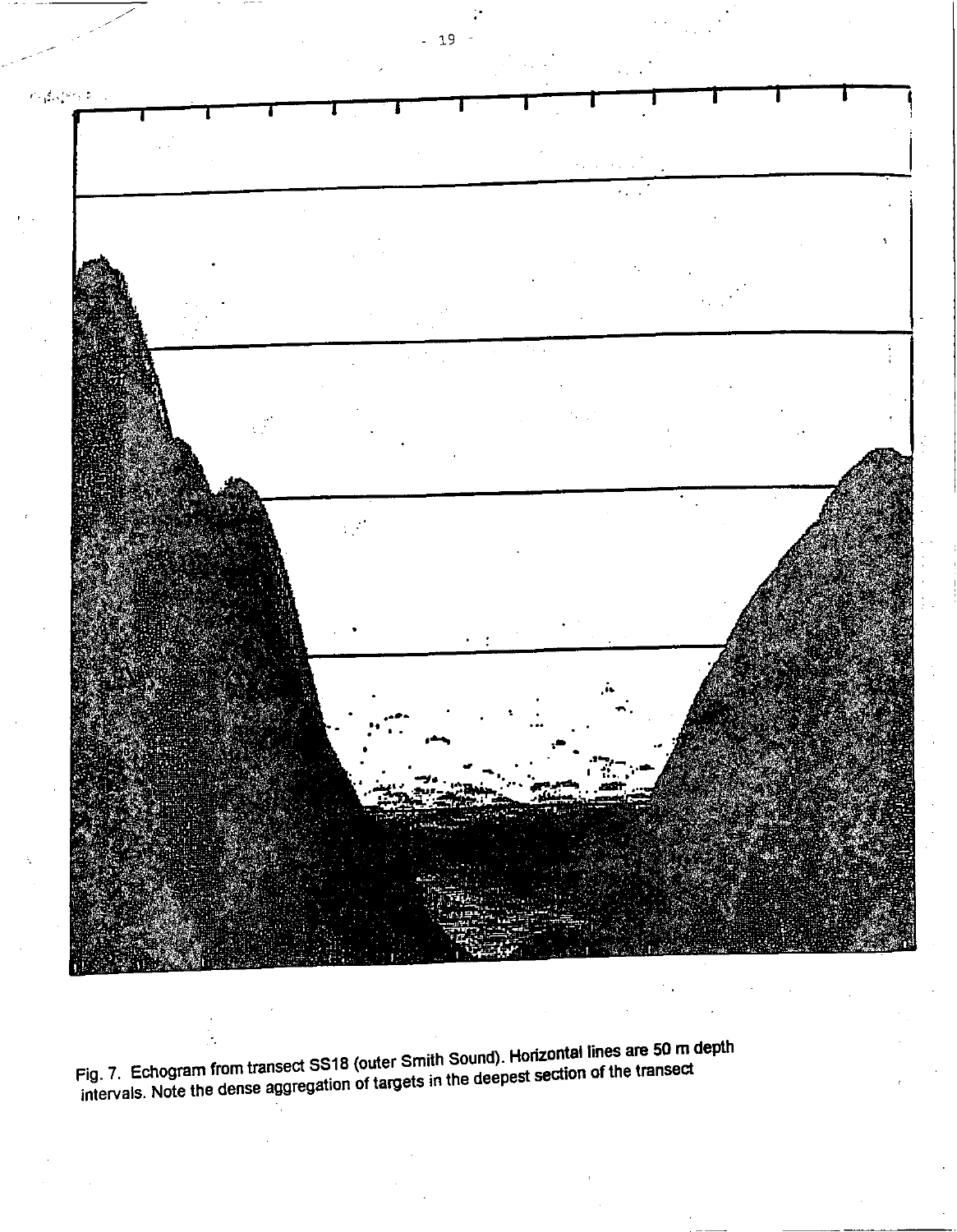![](_page_19_Picture_0.jpeg)

Fig. 8. Echogram from transect SS5 (inner Smith Sound). Horizontal lines are 50 m depth intervals. Note the aggregation of targets close to the bottom and extending down the slope throughout the depth range portrayed.

 $20$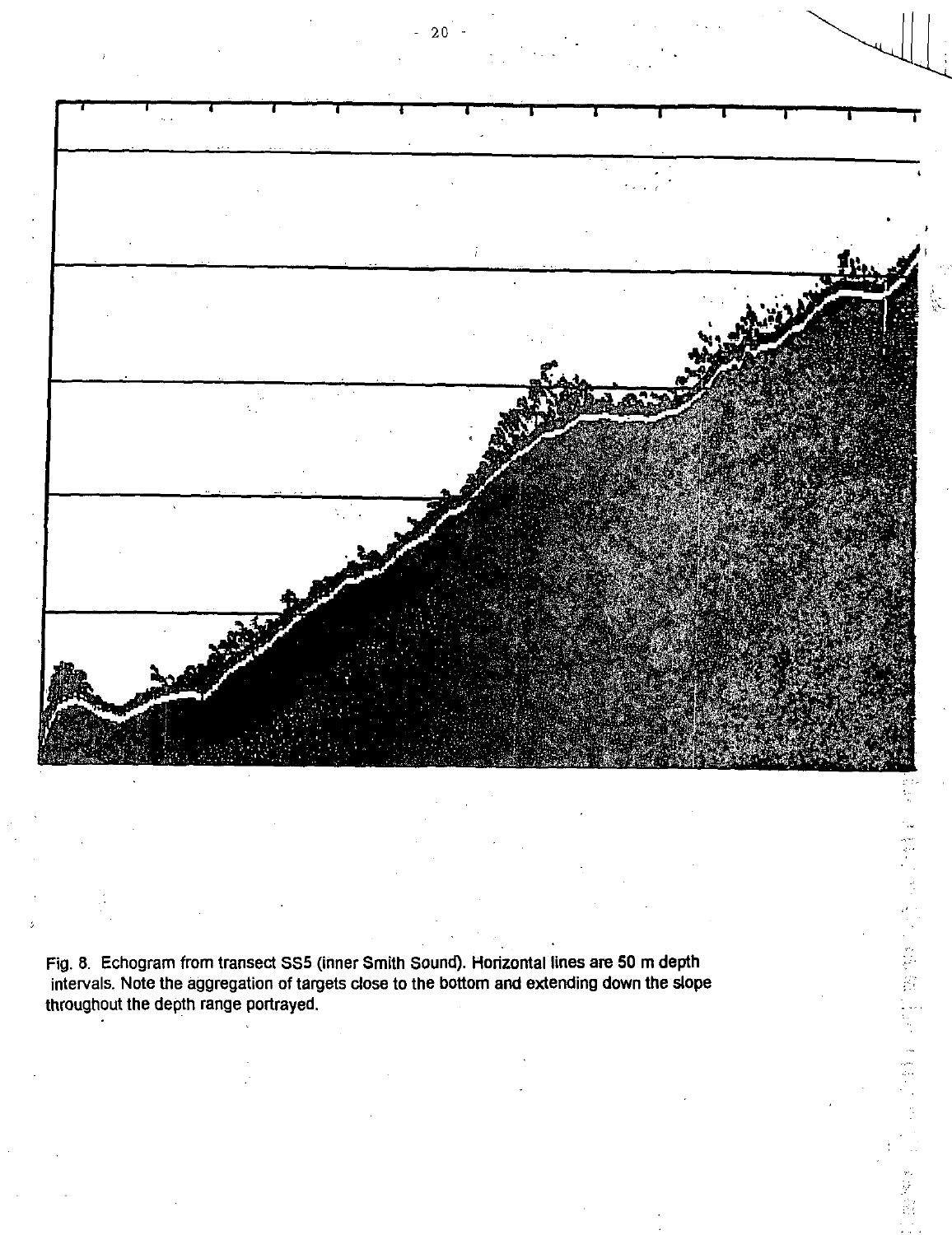![](_page_20_Picture_0.jpeg)

Fig. 9. Echogram from Southwest Arm. Horizontal lines are 50 m depth intervals. Note the low density of targets scattered up through the water column.